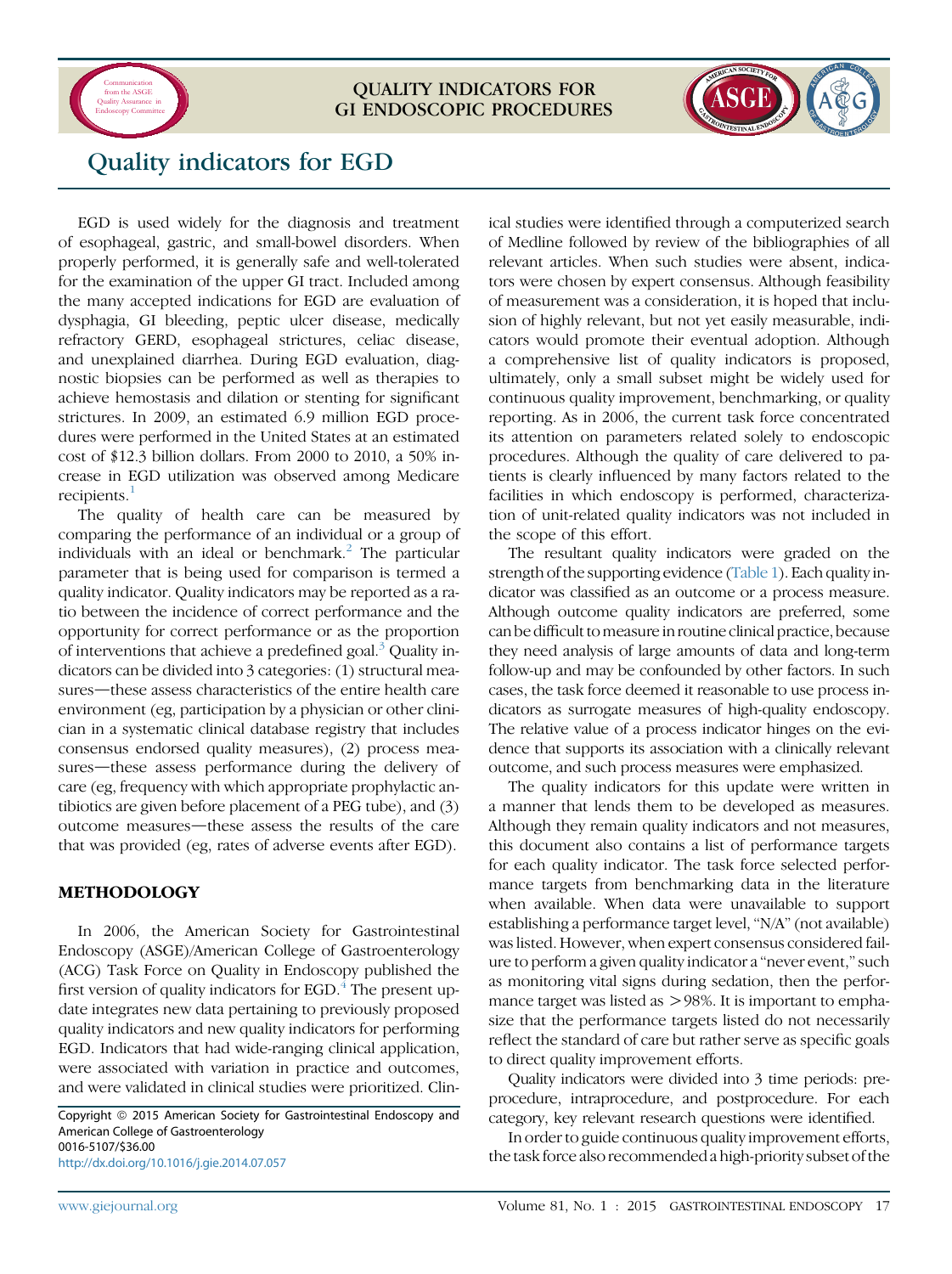<span id="page-1-0"></span>

| <b>Grade of</b><br>recommendation | <b>Clarity of</b><br>benefit | Methodologic strength<br>supporting evidence                                                           | <b>Implications</b>                                                                                                           |
|-----------------------------------|------------------------------|--------------------------------------------------------------------------------------------------------|-------------------------------------------------------------------------------------------------------------------------------|
| 1A                                | Clear                        | Randomized trials without<br>important limitations                                                     | Strong recommendation; can be<br>applied to most clinical settings                                                            |
| 1B                                | Clear                        | Randomized trials with important<br>limitations (inconsistent results,<br>nonfatal methodologic flaws) | Strong recommendation, likely to<br>apply to most practice settings                                                           |
| $1C+$                             | Clear                        | Overwhelming evidence from<br>observational studies                                                    | Strong recommendation; can apply to<br>most practice settings in most situations                                              |
| 1 <sup>C</sup>                    | Clear                        | Observational studies                                                                                  | Intermediate-strength recommendation;<br>may change when stronger evidence<br>is available                                    |
| 2A                                | Unclear                      | Randomized trials without<br>important limitations                                                     | Intermediate-strength recommendation;<br>best action may differ depending on<br>circumstances or patients' or societal values |
| 2B                                | Unclear                      | Randomized trials with important<br>limitations (inconsistent results,<br>nonfatal methodologic flaws) | Weak recommendation; alternative<br>approaches may be better under some<br>circumstances                                      |
| 2C                                | Unclear                      | Observational studies                                                                                  | Very weak recommendation; alternative<br>approaches likely to be better under<br>some circumstances                           |
| 3                                 | Unclear                      | Expert opinion only                                                                                    | Weak recommendation, likely to<br>change as data become available                                                             |

editors. Users' guides to the medical literature. Chicago: AMA Press; 2002. p. 599-608.

indicators described, based on their clinical relevance and importance, on evidence that performance of the indicator varies significantly in clinical practice, and feasibility of measurement (a function of the number of procedures needed to obtain an accurate measurement with narrow confidence intervals [CI] and the ease of measurement). A useful approach for individual endoscopists is to first measure their performances with regard to these priority indicators. Quality improvement efforts would then move to different quality indicators if endoscopists are performing above recommended thresholds, or the employer and/or teaching center could institute corrective measures and remeasure performance of low-level performers.

Recognizing that certain quality indicators are common to all GI endoscopic procedures, such items are presented in detail in a separate document, similar to the process in 2006.<sup>[5](#page-12-0)</sup> The preprocedure, intraprocedure, and postprocedure indicators common to all endoscopy are listed in [Table 2](#page-2-0). Those common factors will be discussed only in this document insofar as the discussion needs to be modified specifically to relate to EGD.

## Preprocedure quality indicators

The preprocedure period includes all contact between members of the endoscopy team and the patient before the administration of sedation or insertion of the endoscope. Common issues for all endoscopic procedures during this period include: appropriate indication, informed consent, risk assessment, formulation of a sedation plan, management of prophylactic antibiotics and antithrom-botic drugs, and timeliness of the procedure.<sup>[5](#page-12-0)</sup> Preprocedure quality indicators specific to EGD include the following:

1. Frequency with which EGD is performed for an indication that is included in a published standard list of appropriate indications, and the indication is documented

Level of evidence:  $1C +$ 

Performance target:  $>80\%$ 

Type of measure: process

Discussion: The accepted indications for EGD are reviewed in detail in a recently updated document by the ASGE Standards of Practice Committee [\(Table 3](#page-4-0)).<sup>[6](#page-12-0)</sup> The indications for EGD have expanded to include endoscopic therapy for Barrett's esophagus (BE), intraoperative evaluation of reconstructed anatomic reconstructions typical of modern foregut surgery, and management of operative adverse events. Performing EGD for an accepted indication is associated with a statis-tically higher rate of clinically relevant findings.<sup>[7,8](#page-12-0)</sup> In one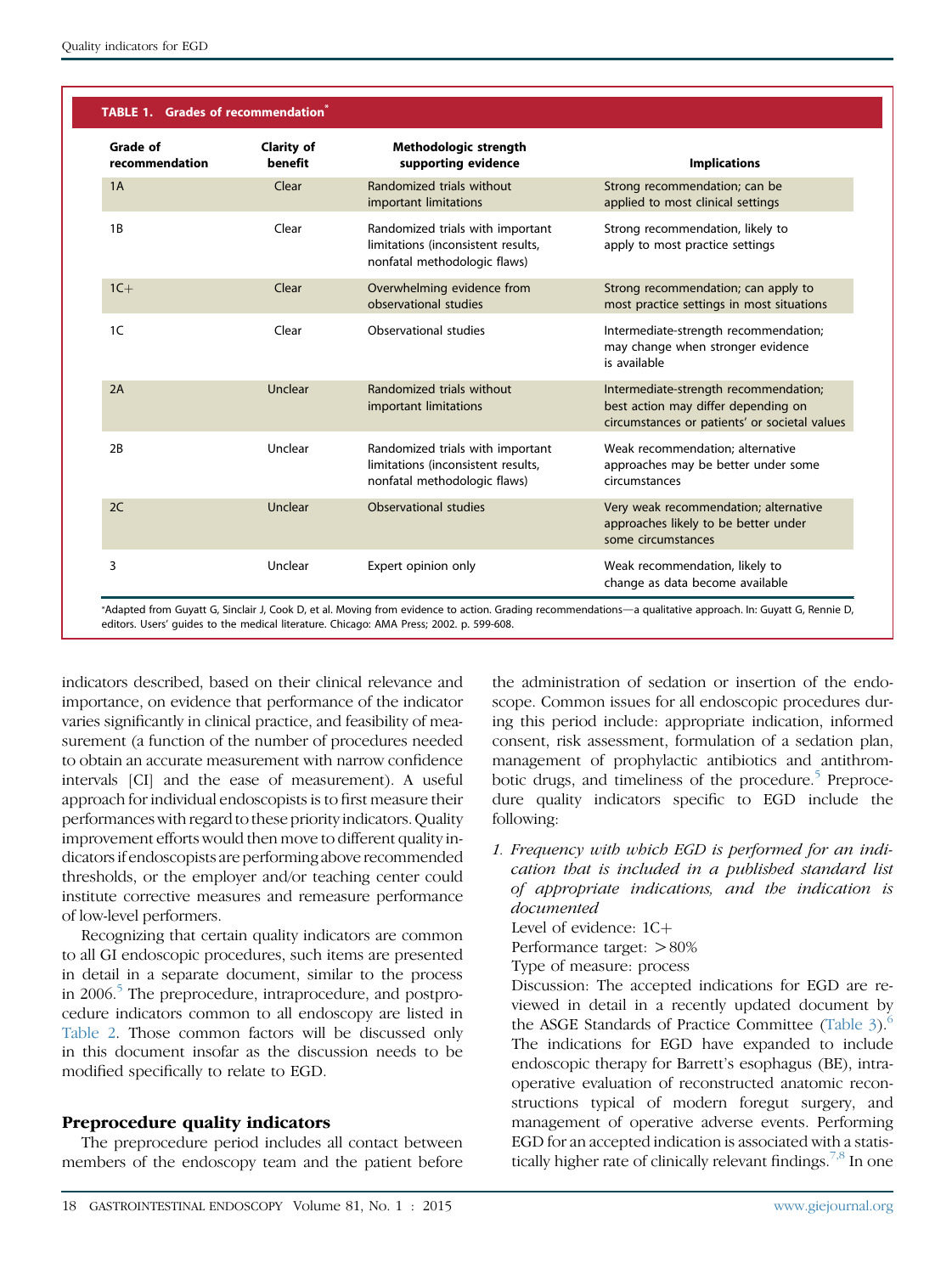<span id="page-2-0"></span>

| TABLE 2. Summary of proposed quality indicators common to all endoscopic procedures* <sup>23</sup>                                                                                                        |                            |                     |                           |
|-----------------------------------------------------------------------------------------------------------------------------------------------------------------------------------------------------------|----------------------------|---------------------|---------------------------|
| <b>Quality indicator</b>                                                                                                                                                                                  | Grade of<br>recommendation | <b>Measure type</b> | Performance<br>target (%) |
| Preprocedure                                                                                                                                                                                              |                            |                     |                           |
| 1. Frequency with which endoscopy is performed<br>for an indication that is included in a published<br>standard list of appropriate indications, and the<br>indication is documented (priority indicator) | $1C+$                      | Process             | > 80                      |
| 2. Frequency with which informed consent is<br>obtained and fully documented                                                                                                                              | 3                          | Process             | > 98                      |
| 3. Frequency with which preprocedure history and<br>directed physical examination are performed and<br>documented                                                                                         | 3                          | Process             | > 98                      |
| 4. Frequency with which risk for adverse events is<br>assessed and documented before sedation is<br>started                                                                                               | 3                          | Process             | > 98                      |
| 5. Frequency with which prophylactic antibiotics are<br>administered only for selected settings in which<br>they are indicated (priority indicator)                                                       | Varies                     | Process             | > 98                      |
| 6. Frequency with which a sedation plan is<br>documented                                                                                                                                                  | Varies                     | Process             | > 98                      |
| 7. Frequency with which management of<br>antithrombotic therapy is formulated and<br>documented before the procedure (priority<br>indicator)                                                              | 3                          | Process             | N/A                       |
| 8. Frequency with which a team pause is conducted<br>and documented                                                                                                                                       | 3                          | Process             | > 98                      |
| 9. Frequency with which endoscopy is performed<br>by an individual who is fully trained and<br>credentialed to perform that particular procedure                                                          | 3                          | Process             | > 98                      |
| Intraprocedure                                                                                                                                                                                            |                            |                     |                           |
| 10. Frequency with which photodocumentation is<br>performed                                                                                                                                               | 3                          | Process             | N/A                       |
| 11. Frequency with which patient monitoring<br>among patients receiving sedation is performed<br>and documented                                                                                           | 3                          | Process             | > 98                      |
| 12. Frequency with which the doses and routes of<br>administration of all medications used during the<br>procedure are documented                                                                         | 3                          | Process             | > 98                      |
| 13. Frequency with which use of reversal agents is<br>documented                                                                                                                                          | 3                          | Process             | > 98                      |
| 14. Frequency with which procedure interruption<br>and premature termination because of<br>oversedation or airway management issues is<br>documented                                                      | 3                          | Process             | > 98                      |
| Postprocedure                                                                                                                                                                                             |                            |                     |                           |
| 15. Frequency with which discharge from the<br>endoscopy unit according to predetermined<br>discharge criteria is documented                                                                              | 3                          | Process             | > 98                      |
| 16. Frequency with which patient instructions are<br>provided                                                                                                                                             | 3                          | Process             | > 98                      |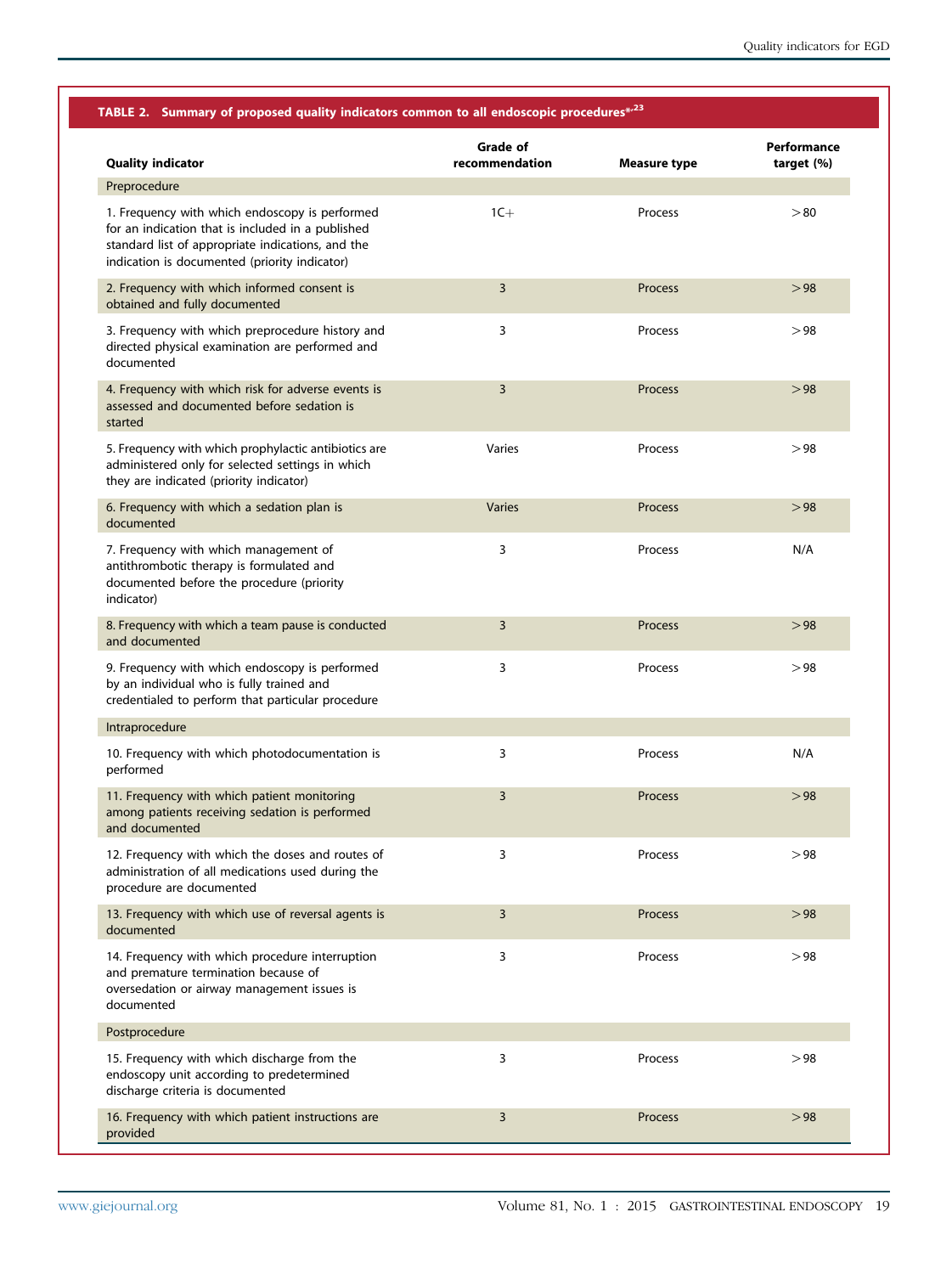<span id="page-3-0"></span>

| <b>Quality indicator</b>                                                                                                                                | Grade of<br>recommendation | <b>Measure type</b> | Performance<br>target (%) |
|---------------------------------------------------------------------------------------------------------------------------------------------------------|----------------------------|---------------------|---------------------------|
| 17. Frequency with which the plan for pathology<br>follow-up is specified and documented                                                                | 3                          | Process             | > 98                      |
| 18. Frequency with which a complete procedure<br>report is created                                                                                      | 3                          | Process             | > 98                      |
| 19. Frequency with which immediate adverse<br>events requiring interventions are documented                                                             | 3                          | Process             | > 98                      |
| 20. Frequency with which immediate adverse<br>events requiring interventions including<br>hospitalization occur                                         | 3                          | Outcome             | N/A                       |
| 21. Frequency with which delayed adverse events<br>leading to hospitalization or additional procedures<br>or medical interventions occur within 14 days | 3                          | Outcome             | N/A                       |
| 22. Frequency with which patient satisfaction data<br>are obtained                                                                                      | 3                          | Process             | N/A                       |
| 23. Frequency with which communication with<br>referring providers is documented                                                                        | 3                          | Process             | N/A                       |

N/A, Not available.<br>"This list of potential quality indicators is meant to be a comprehensive list of measurable endpoints. It is not the intention of the task force that all endpoints be measures in every practice setting. In most cases, validation may be required before a given endpoint may be adopted universally.

study, the odds ratio (OR) for finding a clinically relevant lesion by using an appropriate indication was 1.34 (95% CI,  $1.04-1.74$  $1.04-1.74$  $1.04-1.74$ ).<sup>7</sup> This process measure requires documentation in the procedure report. When a procedure is performed for a reason that is not listed in [Table 3](#page-4-0), justification for the procedure should be documented.

2. Frequency with which informed consent is obtained, including specific discussions of risks associated with EGD, and fully documented

Level of evidence: 3

Performance target: > 98%

Type of measure: process

In addition to the risks associated with all endoscopic procedures, the consent should address the relevant and substantial adverse events pertaining to each specific EGD procedure.

Discussion: As with any procedure that abides by the accepted biomedical ethical principle of patient autonomy, consent must be obtained from the patient or guardian before EGD on the same day as the procedure (or as required by local law or institutional policy). Adequate time must be allotted to discuss the risks, benefits, and alternatives to the procedure for the patient to voluntarily make a fully informed decision. In rare exceptions, such as in a life-threatening emergency, informed consent can be abridged or omitted. Further guidance on informed consent can be found in a position statement by the ASGE Standards of Practice of Committee.<sup>[9](#page-12-0)</sup> The particular risks associated with EGD include bleeding, perforation, infection, cardiopulmonary adverse events, missed diagnosis, missed lesions, intravenous site adverse events, chest pain, sore throat, aspiration, and reaction to local anesthetic spray.  $10^{-12}$  As a quality indicator, informed consent is a process measure based on expert opinion and supported by principles of biomedical ethics. A clinical study that correlates the presence or absence of informed consent with clinical outcomes has not been, and is not likely to be, performed.

3. Frequency with which appropriate prophylactic antibiotics are given in patients with cirrhosis with acute upper GI bleeding before EGD (priority indicator) Level of evidence: 1B

Performance target:  $>98\%$ 

Type of measure: process

Discussion: A Cochrane systematic review of 12 studies showed a relative risk (RR) reduction of death (RR 0.79; 95% CI, 0.63-0.98), bacterial infections (RR 0.36; 95% CI, 0.27-0.49), and rebleeding (RR 0.53; 95% CI, 0.38-0.74) with antibiotic prophylaxis for patients with cirrhosis and acute upper GI bleeding.<sup>[13](#page-12-0)</sup> Independent of performing EGD, antibiotic prophylaxis should be administered in this population.<sup>[14](#page-12-0)</sup> Oral fluoroquinolones can be recommended safely for most patients, but intravenous ceftriaxone may be preferred in advanced cirrhosis and in areas of high fluoroquinolone resistance. $15-17$  Antibiotic selection may change over time as new agents become available and drug resistance patterns change. This is a process measure for which an evidence-based correlation of a clinically beneficial outcome exists.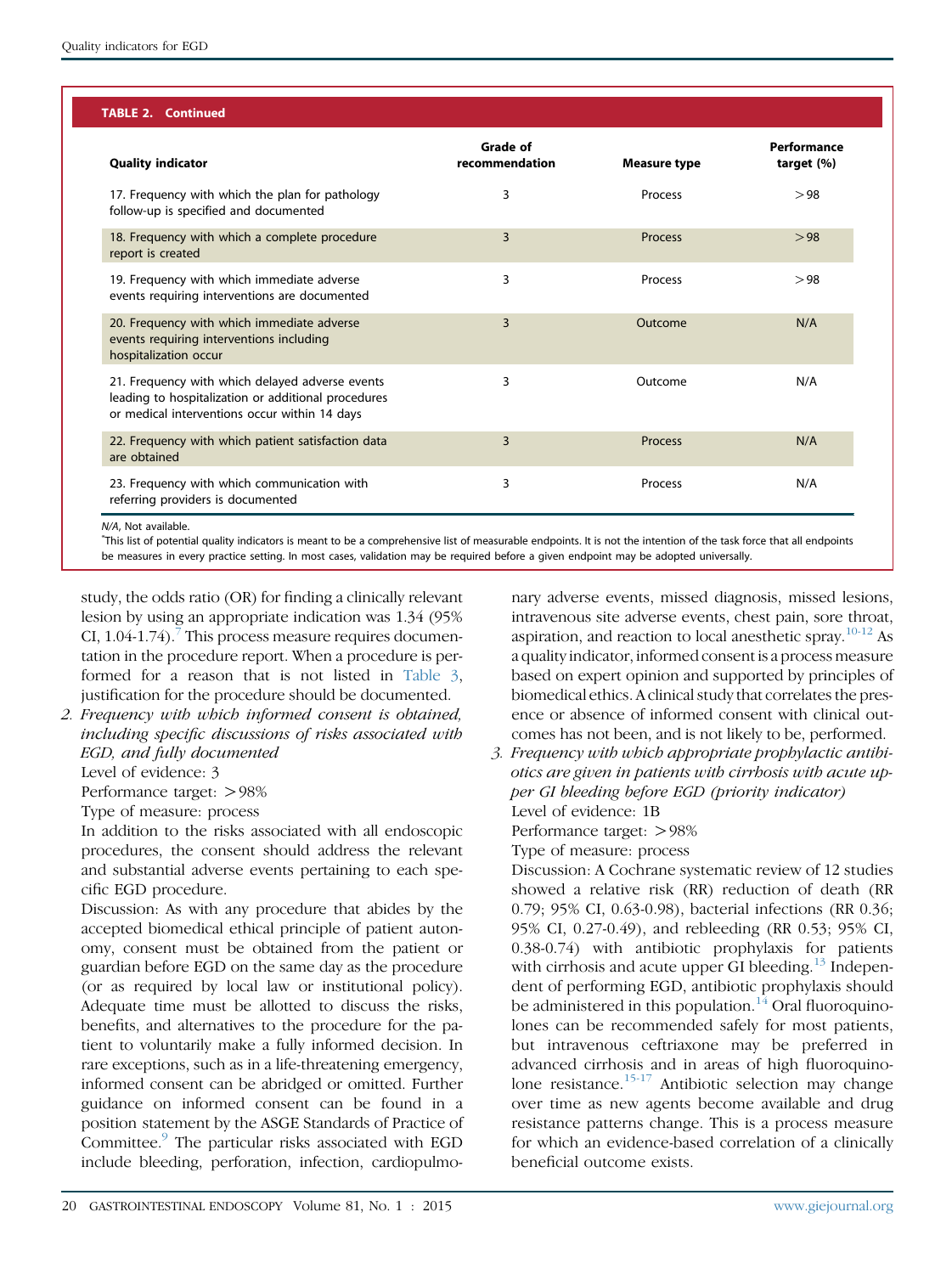i<br>Li

<span id="page-4-0"></span>

| <b>TABLE 3. Indications and contraindications for EGD<sup>°</sup></b>                  |                                                                                                                                                                                                                                                                                                                                                                                                                                                                                                                                                                                                                                                                                                                                                                                                                                                                                                                                                                                                                                                                                                                                                                                                                                                                                                                                                                                                                                                                                                                                                                                                                                                                                                                                                                                                                                                                                                                                                                                                                                                                                                                                                                                                                                                                                                                                                                                                                                                                                                                                                                                                                                                    |
|----------------------------------------------------------------------------------------|----------------------------------------------------------------------------------------------------------------------------------------------------------------------------------------------------------------------------------------------------------------------------------------------------------------------------------------------------------------------------------------------------------------------------------------------------------------------------------------------------------------------------------------------------------------------------------------------------------------------------------------------------------------------------------------------------------------------------------------------------------------------------------------------------------------------------------------------------------------------------------------------------------------------------------------------------------------------------------------------------------------------------------------------------------------------------------------------------------------------------------------------------------------------------------------------------------------------------------------------------------------------------------------------------------------------------------------------------------------------------------------------------------------------------------------------------------------------------------------------------------------------------------------------------------------------------------------------------------------------------------------------------------------------------------------------------------------------------------------------------------------------------------------------------------------------------------------------------------------------------------------------------------------------------------------------------------------------------------------------------------------------------------------------------------------------------------------------------------------------------------------------------------------------------------------------------------------------------------------------------------------------------------------------------------------------------------------------------------------------------------------------------------------------------------------------------------------------------------------------------------------------------------------------------------------------------------------------------------------------------------------------------|
| 1. EGD is generally indicated<br>for evaluating:                                       | A. Upper abdominal symptoms, which persist despite an appropriate trial of therapy<br>B. Upper abdominal symptoms associated with other symptoms or signs suggesting<br>serious organic disease (eg, anorexia and weight loss) or in patients aged $>45$ years<br>C. Dysphagia or odynophagia<br>D. Esophageal reflux symptoms, which are persistent or recurrent despite appropriate<br>therapy<br>E. Persistent vomiting of unknown cause<br>F. Other diseases in which the presence of upper GI pathology might modify other<br>planned management. Examples include patients who have a history of ulcer or GI<br>bleeding who are scheduled for organ transplantation, long-term anticoagulation, or<br>chronic nonsteroidal anti-inflammatory drug therapy for arthritis and those with<br>cancer of the head and neck<br>G. Familial adenomatous polyposis syndromes<br>H. For confirmation and specific histologic diagnosis of radiologically demonstrated<br>lesions:<br>1. Suspected neoplastic lesion<br>2. Gastric or esophageal ulcer<br>3. Upper tract stricture or obstruction<br>I. GI bleeding:<br>1. In patients with active or recent bleeding<br>2. For presumed chronic blood loss and for iron deficiency anemia when the clinical<br>situation suggests an upper GI source or when colonoscopy result is negative<br>J. When sampling of tissue or fluid is indicated<br>K. In patients with suspected portal hypertension to document or treat esophageal<br>varices<br>L. To assess acute injury after caustic ingestion<br>M. Treatment of bleeding lesions such as ulcers, tumors, vascular abnormalities<br>(eg, electrocoagulation, heater probe, laser photocoagulation, or injection therapy)<br>N. Banding or sclerotherapy of varices<br>O. Removal of foreign bodies<br>P. Removal of selected polypoid lesions<br>Q. Placement of feeding or drainage tubes (peroral, PEG, or percutaneous endoscopic<br>jejunostomy)<br>R. Dilation of stenotic lesions (eg, with transendoscopic balloon dilators or dilation<br>systems by using guidewires)<br>S. Management of achalasia (eg, botulinum toxin, balloon dilation)<br>T. Palliative treatment of stenosing neoplasms (eg, laser, multipolar electrocoagulation,<br>stent placement)<br>U. Endoscopic therapy for intestinal metaplasia<br>V. Intraoperative evaluation of anatomic reconstructions typical of modern foregut sur-<br>gery (eg, evaluation of anastomotic leak and patency, fundoplication formation,<br>pouch configuration during bariatric surgery)<br>W. Management of operative adverse events (eg, dilation of anastomotic strictures, |
| 2. EGD is generally not indicated<br>for evaluating:                                   | stenting of anastomotic disruption, fistula, or leak in selected circumstances)<br>A. Symptoms that are considered functional in origin (there are exceptions in which an<br>endoscopic examination may be done once to rule out organic disease, especially if<br>symptoms are unresponsive to therapy)<br>B. Metastatic adenocarcinoma of unknown primary site when the results will not alter<br>management<br>C. Radiographic findings of:<br>1. Asymptomatic or uncomplicated sliding hiatal hernia<br>2. Uncomplicated duodenal ulcer that has responded to therapy<br>3. Deformed duodenal bulb when symptoms are absent or respond adequately to<br>ulcer therapy                                                                                                                                                                                                                                                                                                                                                                                                                                                                                                                                                                                                                                                                                                                                                                                                                                                                                                                                                                                                                                                                                                                                                                                                                                                                                                                                                                                                                                                                                                                                                                                                                                                                                                                                                                                                                                                                                                                                                                          |
| 3. Sequential or periodic EGD may<br>be indicated:<br>4. Sequential or periodic EGD is | A. Surveillance for malignancy in patients with premalignant conditions (ie, Barrett's<br>esophagus)<br>A. Surveillance for malignancy in patients with gastric atrophy, pernicious anemia, or                                                                                                                                                                                                                                                                                                                                                                                                                                                                                                                                                                                                                                                                                                                                                                                                                                                                                                                                                                                                                                                                                                                                                                                                                                                                                                                                                                                                                                                                                                                                                                                                                                                                                                                                                                                                                                                                                                                                                                                                                                                                                                                                                                                                                                                                                                                                                                                                                                                     |
| generally not indicated for:                                                           | prior gastric operations for benign disease<br>B. Surveillance of healed benign disease such as esophagitis or gastric or duodenal ulcer<br>C. Surveillance during repeated dilations of benign strictures unless there is a change in<br>status                                                                                                                                                                                                                                                                                                                                                                                                                                                                                                                                                                                                                                                                                                                                                                                                                                                                                                                                                                                                                                                                                                                                                                                                                                                                                                                                                                                                                                                                                                                                                                                                                                                                                                                                                                                                                                                                                                                                                                                                                                                                                                                                                                                                                                                                                                                                                                                                   |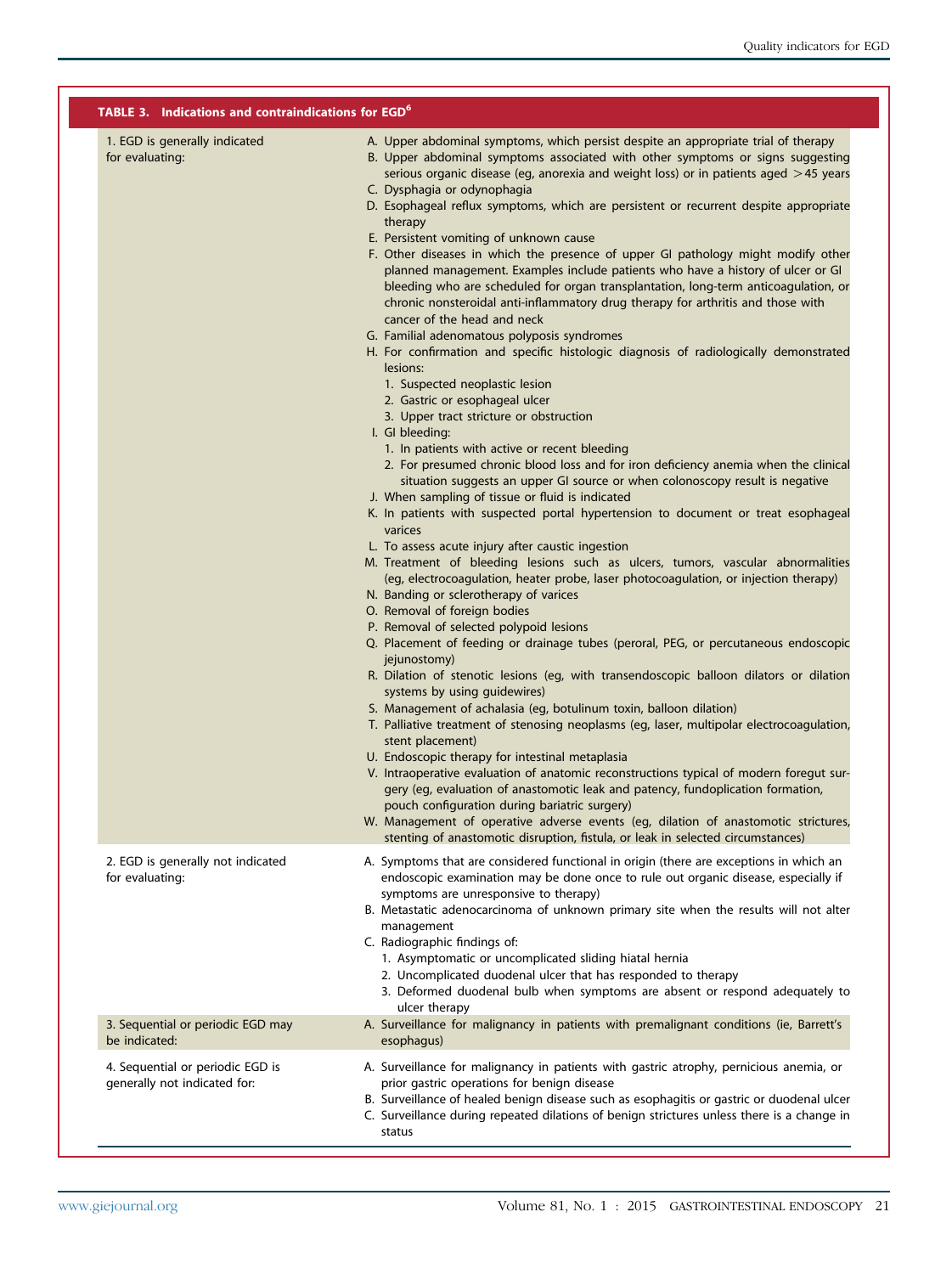4. Frequency with which appropriate prophylactic antibiotics are given before placement of a PEG tube Level of evidence: 1A

Performance target:  $>98\%$ 

Type of measure: process

Discussion: A Cochrane systematic review incorporating over 1000 patients in 10 clinical trials showed a decreased peristomal infection rate with antibiotic prophylaxis.[18](#page-12-0) Antibiotics that cover cutaneous sources of bacterial infection such as intravenous cefazolin should be administered 30 minutes before the procedure.<sup>[19](#page-12-0)</sup> Where methicillin-resistant Staphylococcus aureus is highly prevalent, screening with decontamination should be performed. $^{20}$  $^{20}$  $^{20}$ 

5. Frequency with which a proton pump inhibitor (PPI) is used for suspected peptic ulcer bleeding (priority indicator)

Level of evidence: 1B

Performance target: > 98%

Type of measure: process

Discussion: When possible, the intravenous PPI should be started on presentation with bleeding and before EGD. Intravenous PPI treatment before EGD reduces the proportion of high-risk stigmata seen at index endoscopy (OR 0.67; 95% CI, 0.54-0.84) and need for endoscopic therapy (OR 0.68; 95% CI, 0.50-0.93) when compared with controls. In a Cochrane review of 6 randomized clinical trials, however, no statistically significant difference in mortality (OR 1.12; 95% CI, 0.72-1.73) be-tween PPI and control treatment was observed.<sup>[21](#page-12-0)</sup>

6. Frequency with which vasoactive drugs are initiated before EGD for suspected variceal bleeding Level of evidence: 1B Performance target: > 98%

Type of measure: process

Discussion: In a meta-analysis of 30 clinical trials involving over 3000 patients, the use of vasoactive medications and their analogues, such as terlipressin and octreotide, was associated with a lower risk of 7-day mortality (RR 0.74; 95% CI, 0.57-0.95) and a significant improvement in hemostasis (RR 1.21; 95% CI, 1.13- 1.30).<sup>[22](#page-12-0)</sup> There was no difference in efficacy among the different vasoactive medications.

#### Preprocedure research questions

- 1. What is the optimal antithrombotic management before therapeutic EGD procedures?
- 2. What are the adverse event rates of physicians relative to recently updated antibiotic prophylaxis recommendations for cardiac conditions, synthetic vascular grafts, nonvalvular cardiac devices, and orthopedic prostheses?
- 3. Is there sufficient interoperator and intraoperator variability in risk stratification to explain sedation-related adverse events?
- 4. What is the optimal sedation regimen and setting for EGD in patients with obesity and sleep apnea?
- 5. What are barriers to wider use of EGD without patient sedation?
- 6. How often do endoscopists in the community comply with surveillance guidelines for nondysplastic BE?
- 7. How often is endoscopy performed for other than an appropriate indication in the community, and what are the barriers to wider adherence to recommendations regarding indications?

### Intraprocedure quality indicators

The intraprocedure period extends from the administration of sedation, or insertion of the endoscope when no sedation is given, to the removal of the endoscope. This period includes all the technical aspects of the procedure including completion of the examination and therapeutic maneuvers. Common to most endoscopic procedures is the provision of sedation and need for patient monitoring.<sup>25</sup> Intraprocedure quality indicators specific to performance of EGD include the following:

7. Frequency with which a complete examination of the esophagus, stomach, and duodenum, including retroflexion in the stomach, is conducted and documented Level of evidence: 3

Performance target: > 98%

Type of measure: process

Discussion: Except in cases of esophageal or gastric outlet obstruction, every EGD should include complete visualization of all the organs of interest from the upper esophageal sphincter to the second portion of the duodenum. Complete examination may require efforts to clear material from the stomach or esophagus, as in assessment for the source of upper GI hemorrhage. Written documentation should confirm the extent of the examination. If a clinically significant abnormality is encountered, photodocumentation is indicated. In studies of the learning curve of EGD, over 90% of trainees successfully perform technically complete EGD after 100 cases, and technical proficiency may be accelerated through the use of simulators.<sup>[24,25](#page-12-0)</sup> It is reasonable to expect that any practicing endoscopist be capable of visualizing the organs of interest with rare exception. Given the recent increase in gastric cardia cancers, this should include retroflexion in the stomach in all cases.<sup>[26](#page-12-0)</sup>

8. Among those with nonbleeding gastric ulcers, frequency with which gastric biopsy specimens are taken to exclude malignancy

Level of evidence: 2C

Performance target:  $>80\%$ 

Type of measure: process

Discussion: Careful attention to the presence of mucosal abnormalities during EGD is crucial. The acquisition of adequate and appropriate samples demonstrates an understanding of the importance of a complete and thorough examination. Biopsy specimens from gastric ulcers are required to assess for the possibility of malignancy. The optimal number and type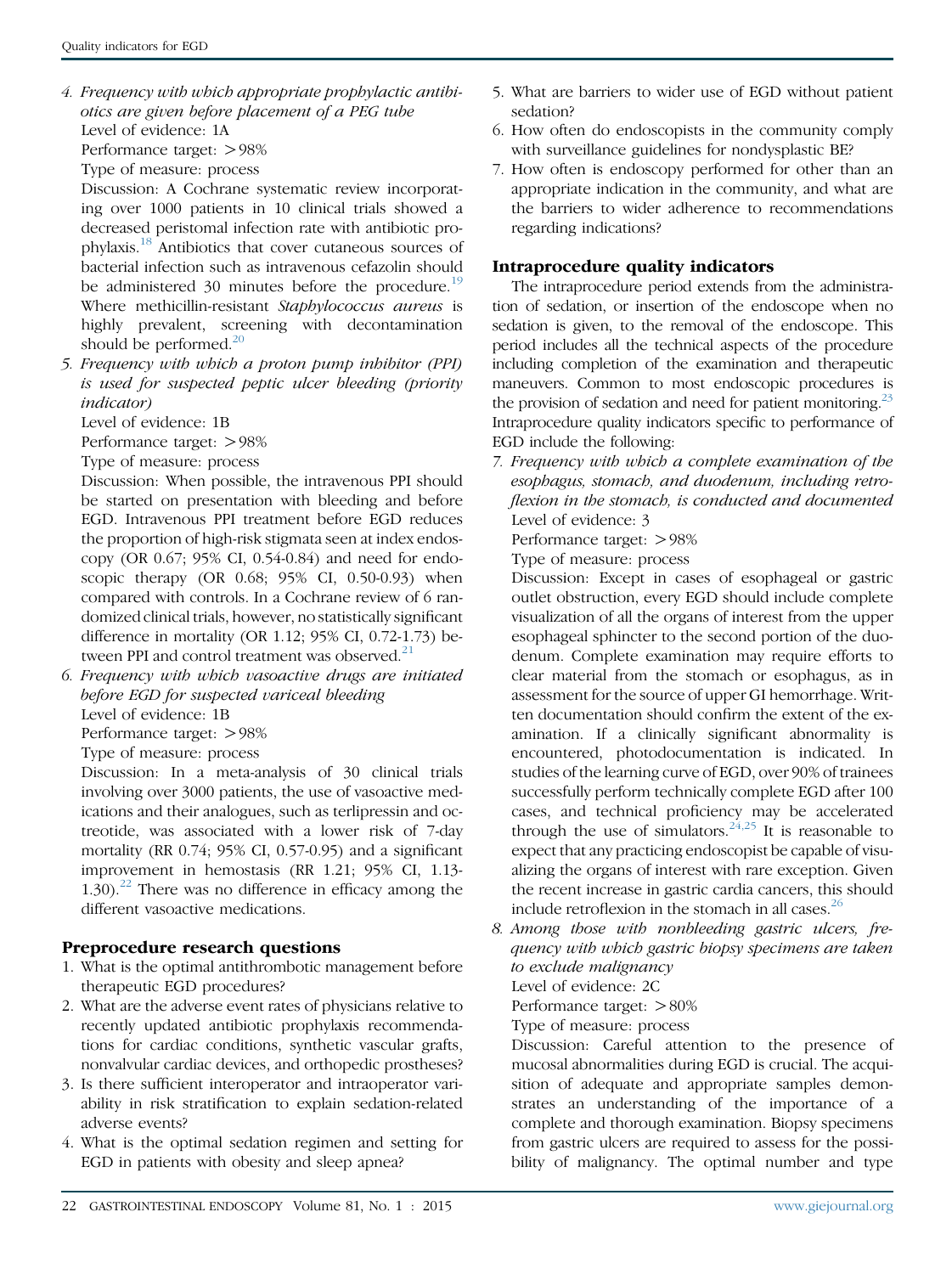(maximum-capacity vs standard) has not been determined; however, a single biopsy may not detect malignancy in as many as 30% of those with gastric cancer. Four or more biopsies detect  $> 95\%$  of malignancies.<sup>[27](#page-12-0)</sup> In the setting of acute GI bleeding, the endoscopist may choose to defer biopsy of the ulcer, provided that a subsequent endoscopy is planned.

9. Frequency with which BE is appropriately measured when present

Level of evidence: 2C

Performance target: > 98%

Type of measure: process

Discussion: BE may be present in up to 5% to 15% of high-risk patients (eg, older white men with GERD symptoms) undergoing upper endoscopy.[28](#page-12-0) The risk of progression to dysplasia or cancer may be related to the length of Barrett's epithelium.<sup>[29,30](#page-12-0)</sup> In addition, in patients eventually needing endoscopic therapy for BE, the amount of involved tissue may influence both the endoscopic approach and the choice of sedation modality. Therefore, it is important to characterize and document the length and location of the salmon-colored mucosa during EGD. Although a single measurement may describe the total length of the BE in the tubular esophagus, the Prague classification is a validated, widely used, more descriptive system that describes both the circumferential and maximal extent of the  $BE^{31,32}$  This system defines the distance from the top of the gastric folds to the most proximal extent of the BE as the maximal (M) extent of the BE. The distance from the top of the gastric folds to the most proximal extent of the circumferential involvement of the BE is the circumferential (C) measurement. Assessment of the endoscopic involvement of columnar tissue is essential because intestinal metaplasia of the Z line may occur in up to 18% of individuals with GERD symptoms and does not, without accompanying endoscopic findings, constitute  $BE^{33}$  $BE^{33}$  $BE^{33}$  Intestinal metaplasia of the Z line is not known to carry sufficient cancer risk to warrant surveillance programs when this is diagnosed. Accordingly, it is important that when the presence of BE tissue is suspected, these landmarks are clearly documented.

10. Frequency with which biopsy specimens are obtained in cases of suspected BE

Level of evidence: 2C

Performance target:  $>90\%$ 

Type of measure: process

Discussion: Criteria for the diagnosis of BE are debated. Although some professional societies in other countries consider any columnar epithelium in the tubular esophagus consistent with the diagnosis of  $BE<sub>1</sub><sup>34</sup>$  $BE<sub>1</sub><sup>34</sup>$  $BE<sub>1</sub><sup>34</sup>$  professional societies in the United States have traditionally required specialized or intestinal epithelium with goblet cells to fulfill the diagnosis,  $35,36$ and only such patients to be candidates for surveillance protocols. Recent data suggest that patients with intestinalized metaplasia of the esophagus are at 5-fold increased risk of progression to high-grade dysplasia or cancer compared with those with columnar-lined esophagus without goblet cells. $37$  Although the endoscopic appearance may suggest BE, a definitive diagnosis cannot be made without pathology confirmation. For patients with known BE undergoing EGD with no contraindication to endoscopic biopsy, an adequate number of biopsy specimens should be obtained to exclude dysplasia. Although the optimal number of biopsy specimens has not been defined, 4-quadrant biopsies every 1 to 2 centimeters throughout the length of the BE tissue are recommended.<sup>[28,36](#page-12-0)</sup> Acquisition of fewer biopsy specimens than those suggested by this protocol is associated with a reduced likelihood of detecting dysplasia, after controlling for segment length.<sup>[38](#page-13-0)</sup>

Recent evidence has suggested that the time that the endoscopist spends inspecting the BE may be an important determinant of the yield of an endoscopic surveillance examination. $39$  Longer inspection times may be associated with increased detection of either high-grade dysplasia or the detection of suspicious lesions. Confirmation of this finding and prospective validation that increased inspection time leads to the identification of lesions (and not that the identification of lesions leads to longer inspection) may allow the future use of this metric as a quality indicator.

Most advanced neoplasia found on endoscopic examinations is found not on random biopsy but on targeted biopsy of lesions that are suspicious for neoplasia, because of nodularity, ulceration, depression, changes in vascularity, or other findings. Previous work suggests that use of advanced imaging modalities, such as narrowband imaging, might allow for identification of areas suspicious for neoplasia. This would lead to a decreased number of esophageal biopsies necessary to survey the patient. $40$  If so, this quality metric may require future alteration to reflect best practices.

- 11. Frequency with which the type of upper GI bleeding lesion is described, and the location is documented Level of evidence: 3 Performance target:  $>80\%$ Type of measure: process
- 12. Frequency with which, during EGD examination revealing peptic ulcers, at least one of the following stigmata is noted: active bleeding, nonbleeding visible vessels (pigmented protuberance), adherent clot, flat spot, and clean-based Level of evidence: 1A Performance target: > 98% Type of measure: process
- 13. Frequency with which, unless contraindicated, endoscopic treatment is given for ulcers with active bleeding or with nonbleeding visible vessels (priority indicator) Level of evidence: 1A Performance target: > 98%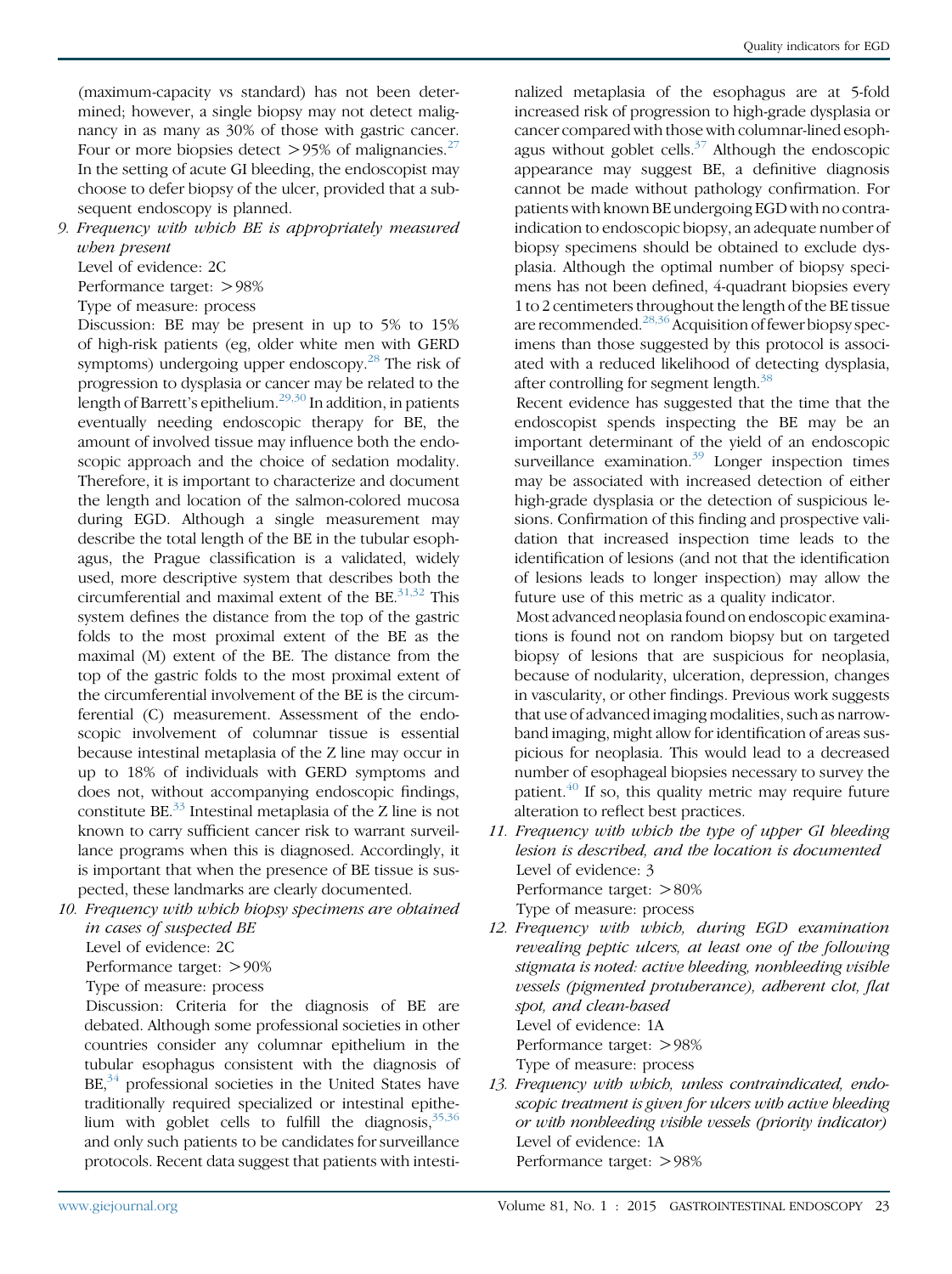Type of measure: process

Discussion: The completion of therapeutic procedures is a logical and obvious target for quality metrics in upper endoscopy. It is impossible prospectively to define and create metrics for all potential therapeutic maneuvers in upper endoscopy for the purpose of quality monitoring. Nonetheless, given the clinical importance and commonplace nature of the management of GI bleeding, monitoring processes and outcomes related to these conditions will likely reflect the quality of overall clinical care. Practitioners performing EGD in the setting of upper GI bleeding should be trained, equipped, and prepared to therapeutically manage the bleeding source when found.

The first task of the therapeutic endoscopist is to find and define the location of the bleeding site. In the majority of patients, a bleeding site can be determined after careful examination. $41-43$  However, because of impaired visualization because of blood, or occasionally because of intermittent bleeding from a lesion without obvious endoscopic stigmata, such as a Dieulafoy's lesion, the cause of bleeding may not be identified. For situations in which a bleeding site is not initially identified because of copious amounts of blood, the use of intravenous erythromycin or metoclopramide, as well as repositioning the patient, may aid in identification of a site. $44,45$  The bleeding site's description should be detailed enough to allow a subsequent endoscopist to find the site. A detailed description of the lesion also is necessary, including documentation of stigmata associated with different risks of rebleeding. $46$ 

Ulcers should be classified as actively bleeding (with spurting lesions having a more ominous prognosis than oozing lesions), nonbleeding visible vessel, adherent clot, flat spot, and clean-based ulcer. These stigmata provide prognostic information on rebleeding rates and need for subsequent intervention. They dictate management strategies including level of care and need for endoscopic therapy. In general, endoscopic attempts at hemostasis should be performed in those with spurting or oozing ulcers as well as in those with nonbleeding visible vessels. In patients with adherent clots, vigorous irrigation with or without suctioning may allow identification of underlying stigmata of hemorrhage. If irrigation does not dislodge the clots, these lesions should be considered for endoscopic therapy. Meta-analysis of multiple trials demonstrates that endoscopic therapy markedly decreases the risk of further bleeding and also decreases the need for surgery. $47$  Appropriate risk stratification in peptic ulcer bleeding requires knowledge of not only the stigmata but also of their different rates of rebleeding in various clinical scenarios. For practices with a low volume of EGD for bleeding, it may be appropriate to measure on a unit basis rather than per endoscopist.

14. Frequency with which achievement of primary hemostasis in cases of attempted hemostasis of upper GI bleeding lesions is documented Level of evidence: 3 Performance target: > 98%

Type of measure: process

Discussion: Prognosis in the patient with active GI bleeding depends in part on the success of initial intervention. Patients in whom hemostasis is not achieved are more likely to require subsequent interventional radiology or surgery and are at increased risk of mortality compared with those undergoing successful inter-vention.<sup>[48-50](#page-13-0)</sup> In many prospective series evaluating various modalities for managing actively bleeding upper GI lesions, primary hemostasis rates from 90% to 100% have been achieved. $46$  In order to gauge and track successful hemostasis, it will be necessary for endoscopists to clearly record whether or not their efforts to achieve primary hemostasis in high-risk endoscopic stigmata are successful. At present, there are no currently accepted standards of hemostasis attainment in community practice from which to assign an evidenced-based performance target. However, by tracking the rate of primary hemostasis and comparing to benchmark data, endoscopists will be able to engage in quality improvement in the area of GI bleeding management.

15. Frequency with which a second treatment modality is used (eg, coagulation or clipping) when epinephrine injection is used to treat actively bleeding or nonbleeding visible vessels in patients with bleeding peptic ulcers Level of evidence: 1A

Performance target:  $>98\%$ 

Type of measure: process

Discussion: Multiple modalities may be used in the treatment of peptic ulcer bleeding. Current practices include the use of injection in conjunction with a second modality, such as multipolar coagulation, heater probe thermal coagulation, endoscopic clipping, argon plasma coagulation, or various other therapies. $46$  The success or failure of such treatments should be documented when practical and clearly described. Epinephrine injection alone should not be considered adequate because multiple studies have documented the superiority of combined modality therapy over epinephrine alone.<sup>51,52</sup>

Treating peptic ulcers with active bleeding or nonbleeding visible vessels is associated with significantly reduced rebleeding rates and should therefore be attempted in most instances. Additionally, there are supportive data for the endoscopic removal of adherent clots and subsequent treatment of underlying stigmata,[53-55](#page-13-0) and this practice should be considered for all patients with adherent clots.

16. Frequency with which variceal ligation is used as the first modality of treatment for the endoscopic treatment of esophageal varices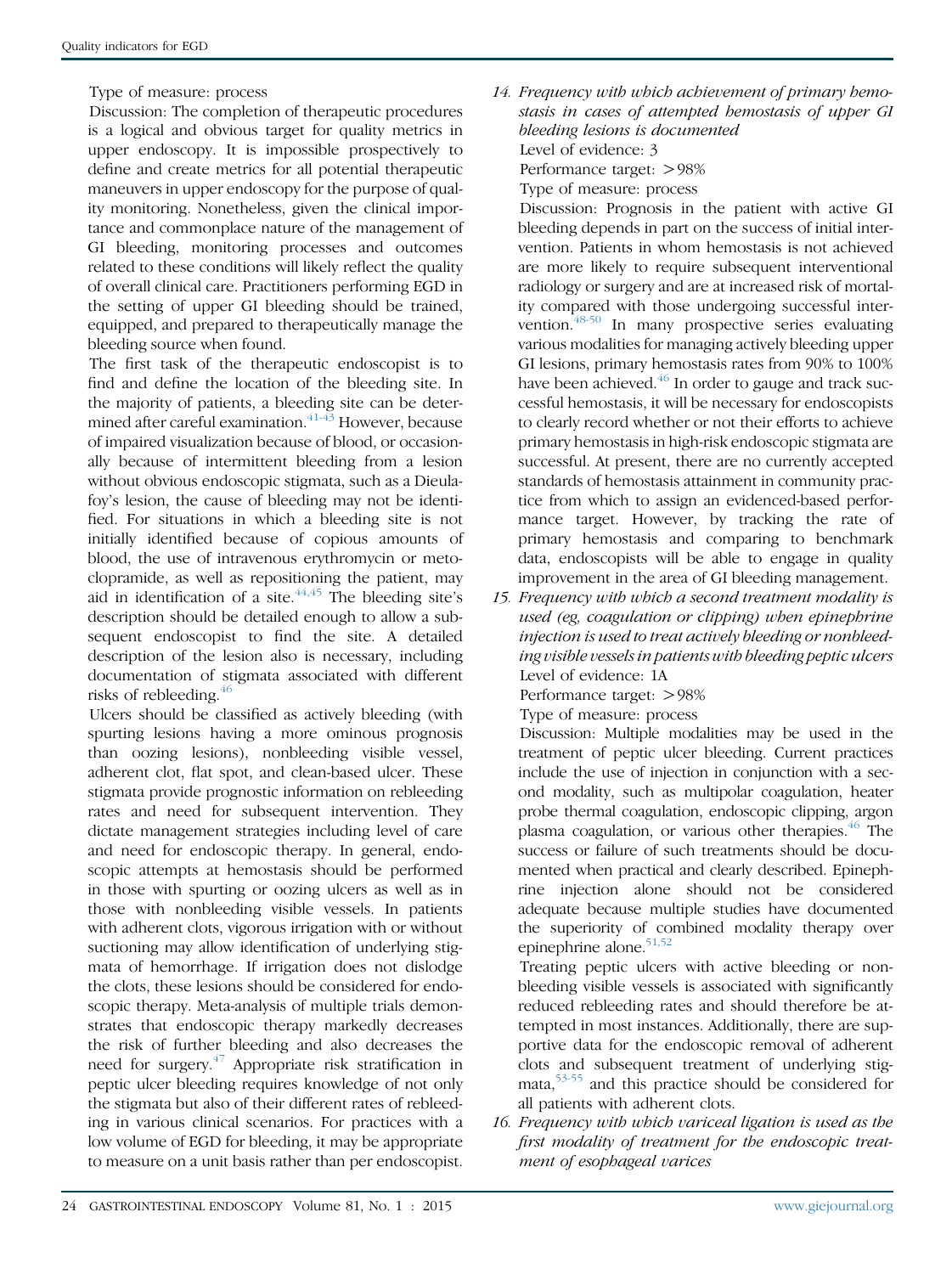#### Level of evidence: 1A

Performance target:  $>98\%$ 

Type of measure: process

- Discussion: In bleeding from esophageal varices, banding is preferred over sclerotherapy for safety and efficacy.[56,57](#page-13-0) Octreotide infusion should be instituted in patients with acute variceal bleeding who do not have a contraindication to the medication.<sup>[58,59](#page-13-0)</sup> After the initial treatment, follow-up plans should include repeat endoscopy with repeat treatment until varices are eradicated. Postprocedure plans also should include some recommendation concerning the use of beta blockers for prevention of recurrent bleeding or a statement about why they are  $contraindicated.<sup>60,61</sup>$  $contraindicated.<sup>60,61</sup>$  $contraindicated.<sup>60,61</sup>$
- 17. Frequency with which at least 4 intestinal biopsy specimens are taken from patients in whom celiac disease is suspected

Level of evidence: 1C

Performance target:  $>90\%$ 

Type of measure: process

Discussion: In patients with clinical signs, symptoms, and suspected celiac disease, small-intestine biopsies often are instrumental in ascertaining the diagnosis. Similarly, biopsies may help elucidate the response to therapy. Because of the potentially patchy nature of the disease, in patients in whom celiac disease is suspected, at least 4 biopsy specimens should be taken to maximize accuracy of diagnosis, and some should include the duodenal bulb. $62$  Biopsies of the duodenal bulb may improve diagnostic yield by detecting the most severe villous atrophy within the duodenum.<sup>[63](#page-13-0)</sup>

#### Intraprocedure research questions

- 1. The structures of the oropharynx can be observed during EGD, and examination of this area may be of particular importance in patients at high risk for squamous cell cancers of the esophagus and head and neck.<sup>[64](#page-13-0)</sup> Should complete visualization of a routine EGD include the oropharynx?
- 2. Do patients with endoscopic stigmata of BE, but no specialized metaplasia on biopsy, suffer from an increased risk of neoplasia, and if so, what is the magnitude of that risk?
- 3. Which patients with BE benefit from endoscopic ablative therapies?
- 4. Does increasing the time duration of the inspection of BE result in an improvement in the yield of BE surveillance examinations, and if so, what is the minimum inspection time necessary for optimal diagnostic yield?
- 5. What are the most effective therapies for patients with recurrent strictures or those resistant to therapy?
- 6. What is the rate of successful primary hemostasis for major stigmata of nonvariceal bleeding in community

practice? What is the utility of newer endoscopic modalities in treating acute upper GI bleeding?

- 7. What are the variations in practice in the community with regard to performance of duodenal biopsies to rule out celiac disease and from what sites in the duodenum?
- 8. How often is dual therapy used when epinephrine is used? Is there variation in rates of surgery among community endoscopists?
- 9. Does case volume affect primary hemostasis or delayed rebleeding rates? Is there variation in rates of interventional radiology and surgery use among community endoscopists?
- 10. How often is surveillance recommended among patients with abnormalities confined to the Z line?
- 11. Are recommendations to measure and perform biopsies in suspected BE followed in clinical practice?

### Postprocedure quality indicators

The postprocedure period extends from the time the endoscope is removed to subsequent follow-up. Postprocedure activities include providing instructions to the patient, documentation of the procedure, recognition and documentation of adverse events, pathology follow-up, communication with referring physicians, and assessing patient satisfaction. $^{23}$  $^{23}$  $^{23}$  Postprocedure quality indicators specific to performance of EGD include the following:

- 18. Frequency with which PPI therapy is recommended for patients who underwent dilation for peptic esophageal strictures Level of evidence: 1A Performance target: > 98%
- 19. Frequency with which patients diagnosed with gastric or duodenal ulcers are instructed to take PPI medication or an H2 antagonist Level of evidence: 1A

Performance target: > 98%

Type of measure: process

Type of measure: process

Discussion: PPIs, when used in patients who have had peptic strictures, reduce the need for future dilations.<sup>[65,66](#page-13-0)</sup> Treatment with antisecretory therapy is indicated for patients with newly identified gastric or duodenal  $ulcers.<sup>67,68</sup>$ 

20. Frequency with which plans to test for Helicobacter pylori infection for patients diagnosed with gastric or duodenal ulcers are documented (priority indicator) Level of evidence: 1A

Performance target:  $>98\%$ 

Type of measure: process

Discussion: *H pylori* is a common cause of gastric and duodenal ulcer disease. Successful eradication of this organism results in dramatically reduced rates of ulcer recurrence. $69$  ASGE guidelines pertaining to the role of endoscopy for peptic ulcer disease recommends that all patients with gastric or duodenal ulcers should be assessed for this infection.<sup>[70](#page-13-0)</sup>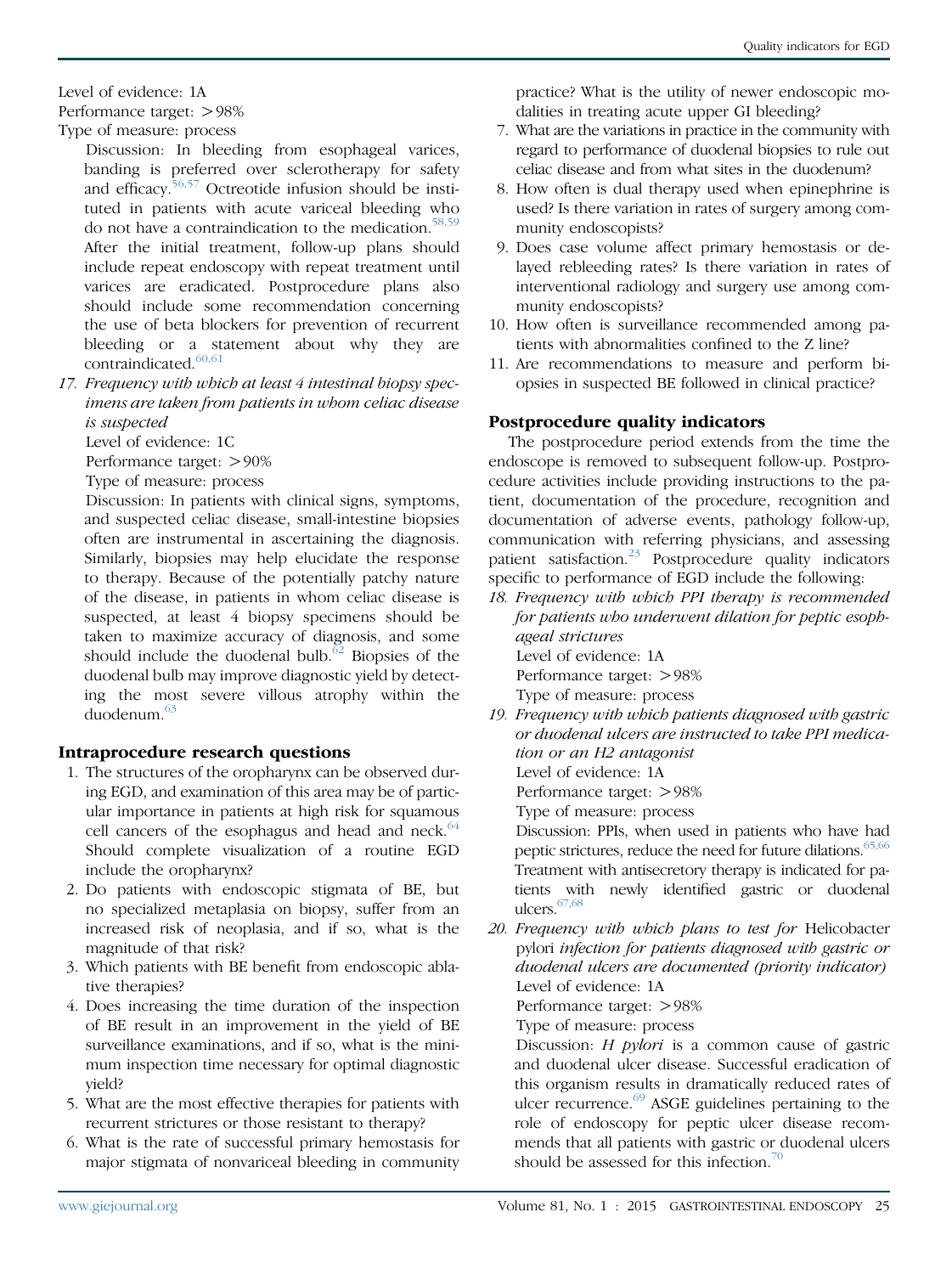<span id="page-9-0"></span>

| <b>Quality indicator</b>                                                                                                                                                                                                                                | Grade of<br>recommendation | Type of measure | Performance<br>target (%) |
|---------------------------------------------------------------------------------------------------------------------------------------------------------------------------------------------------------------------------------------------------------|----------------------------|-----------------|---------------------------|
| Preprocedure                                                                                                                                                                                                                                            |                            |                 |                           |
| 1. Frequency with which EGD is performed for an<br>indication that is included in a published standard<br>list of appropriate indications, and the indication is<br>documented                                                                          | $1C+$                      | Process         | > 80                      |
| 2. Frequency with which informed consent is<br>obtained, including specific discussions of risks<br>associated with EGD, and fully documented                                                                                                           | 3                          | Process         | > 98                      |
| 3. Frequency with which appropriate prophylactic<br>antibiotics are given in patients with cirrhosis with<br>acute upper GI bleeding before EGD (priority<br>indicator)                                                                                 | 1B                         | Process         | > 98                      |
| 4. Frequency with which appropriate prophylactic<br>antibiotics are given before placement of a PEG<br>tube                                                                                                                                             | 1A                         | <b>Process</b>  | > 98                      |
| 5. Frequency with which a PPI is used for suspected<br>peptic ulcer bleeding (priority indicator)                                                                                                                                                       | 1B                         | Process         | > 98                      |
| 6. Frequency with which vasoactive drugs are<br>initiated before EGD for suspected variceal bleeding                                                                                                                                                    | 1B                         | Process         | > 98                      |
| Intraprocedure                                                                                                                                                                                                                                          |                            |                 |                           |
| 7. Frequency with which a complete examination of<br>the esophagus, stomach, and duodenum, including<br>retroflexion in the stomach, is conducted and<br>documented                                                                                     | 3                          | <b>Process</b>  | > 98                      |
| 8. Among those with nonbleeding gastric ulcers,<br>frequency with which gastric biopsies are done to<br>exclude malignancy                                                                                                                              | 2C                         | Process         | > 80                      |
| 9. Frequency with which Barrett's esophagus is<br>appropriately measured when present                                                                                                                                                                   | 2C                         | <b>Process</b>  | > 98                      |
| 10. Frequency with which biopsies are obtained in<br>cases of suspected Barrett's esophagus                                                                                                                                                             | 2C                         | Process         | > 90                      |
| 11. Frequency with which type of upper GI bleeding<br>lesion is described, and the location is documented                                                                                                                                               | 3                          | Process         | > 80                      |
| 12. Frequency with which, during EGD examination<br>revealing peptic ulcers, at least one of the following<br>stigmata is noted: active bleeding, nonbleeding<br>visible vessels (pigmented protuberance), adherent<br>clot, flat spot, and clean-based | 1A                         | Process         | > 98                      |
| 13. Frequency with which, unless contraindicated,<br>endoscopic treatment is given to ulcers with active<br>bleeding or with nonbleeding visible vessels<br>(priority indicator)                                                                        | 1A                         | <b>Process</b>  | > 98                      |
| 14. Frequency with which achievement of primary<br>hemostasis in cases of attempted hemostasis of<br>upper GI bleeding lesions is documented                                                                                                            | 3                          | Process         | > 98                      |
| 15. Frequency with which a second treatment<br>modality is used (eg, coagulation or clipping) when<br>epinephrine injection is used to treat actively<br>bleeding or nonbleeding visible vessels in patients<br>with bleeding peptic ulcers             | 1A                         | Process         | > 98                      |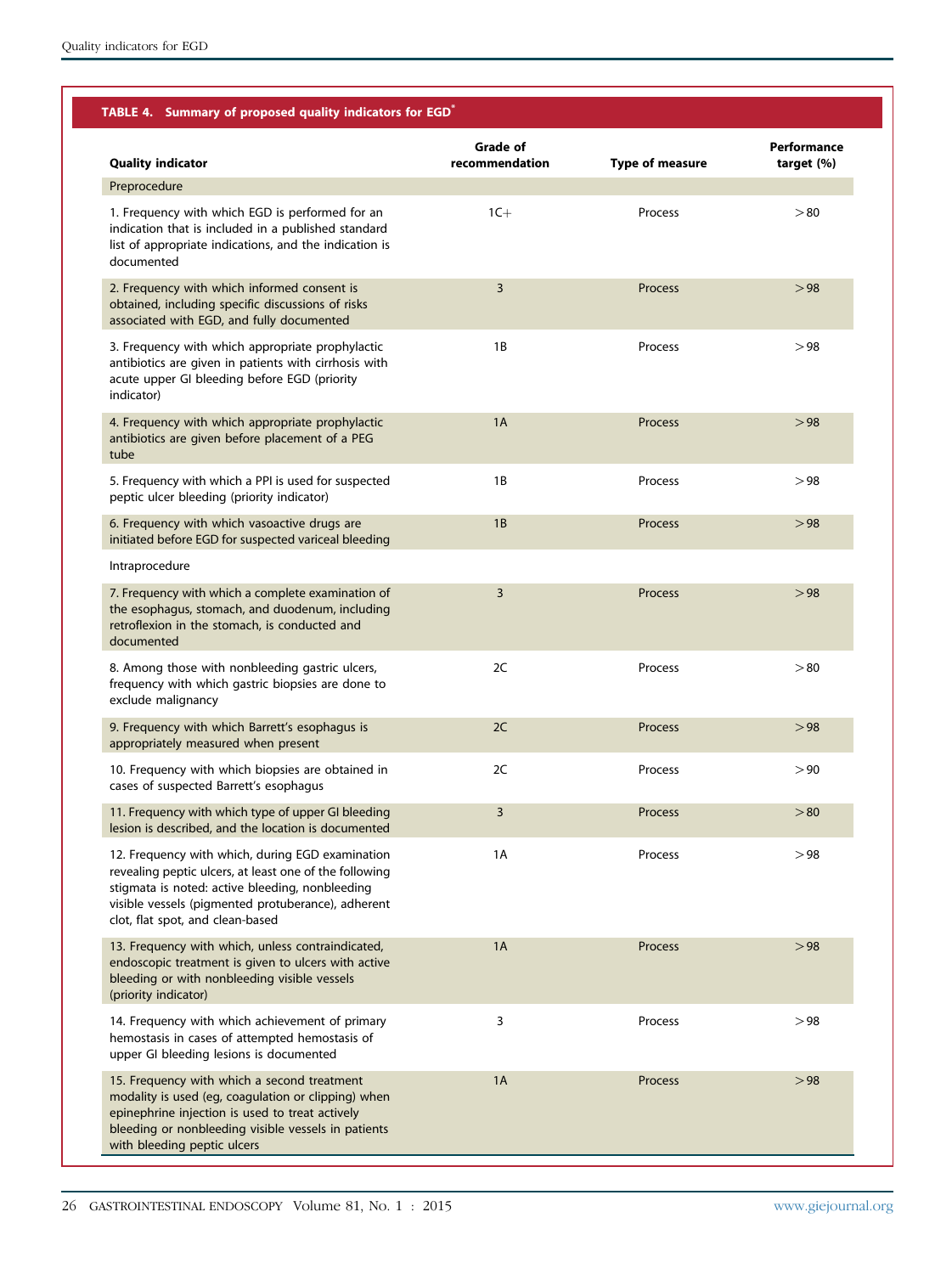<span id="page-10-0"></span>

| <b>Quality indicator</b>                                                                                                                                       | <b>Grade of</b><br>recommendation | <b>Type of measure</b> | Performance<br>target (%) |
|----------------------------------------------------------------------------------------------------------------------------------------------------------------|-----------------------------------|------------------------|---------------------------|
| 16. Frequency with which variceal ligation is used as<br>the first modality of treatment for the endoscopic<br>treatment of esophageal varices                 | 1A                                | Process                | > 98                      |
| 17. Frequency with which at least 4 intestinal<br>biopsies are done from patients in whom celiac<br>disease is suspected                                       | 1 <sup>C</sup>                    | Process                | > 90                      |
| Postprocedure                                                                                                                                                  |                                   |                        |                           |
| 18. Frequency with which PPI therapy is<br>recommended for patients who underwent dilation<br>for peptic esophageal strictures                                 | 1A                                | Process                | > 98                      |
| 19. Frequency with which patients diagnosed with<br>gastric or duodenal ulcers are instructed to take PPI<br>medication or an H2 antagonist                    | 1A                                | Process                | > 98                      |
| 20. Frequency with which plans to test for H pylori<br>infection are documented for patients diagnosed<br>with gastric or duodenal ulcers (priority indicator) | 1A                                | Process                | > 98                      |
| 21. Frequency with which patients with evidence of<br>rebleeding from peptic ulcer disease after<br>endoscopic treatment undergo repeat upper<br>endoscopy     | 1B                                | Process                | > 98                      |
| 22. Frequency with which patients are contacted to<br>document the occurrence of adverse events after<br><b>EGD</b>                                            | $\overline{3}$                    | Process                | N/A                       |

PPI, Proton pump inhibitor.<br>"This list of potential quality indicators was meant to be a comprehensive listing of measurable endpoints. It is not the intention of the task force that all endpoints be measured in every practice setting. In most cases, validation may be required before a given endpoint may be universally adopted.

21. Frequency with which patients with evidence of recurrent bleeding from peptic ulcer disease after endoscopic treatment undergo repeat upper endoscopy

Level of evidence: 1B

Performance target:  $>98\%$ 

Type of measure: process

Discussion: Despite adequate endoscopic therapy for a bleeding peptic ulcer, rebleeding can occur in up to one third of patients. Repeat endoscopy for recurrent bleeding is effective and should be done unless contraindicated.[71,72](#page-13-0) This should be documented and communicated with the primary providers. Routine second-look endoscopy in the absence of rebleeding is not recommended.[26,72,73](#page-12-0)

22. Frequency that patients are contacted to document the occurrence of adverse events after EGD Level of evidence: 3

Performance target: N/A

Type of measure: process

Discussion: As more therapeutic EGD procedures occur (EMR, endoscopic submucosal dissection [ESD]), endoscopists should develop a mechanism to capture and track not only immediate but also delayed endoscopic

adverse events (from 14 days to 1 month). Such a practice would promote patient safety $-a$  principle supported by the ASGE, ACG, American Gastroentero-logical Association, and the Institute of Medicine.<sup>[11,74,75](#page-12-0)</sup> Tracked adverse events should include cardiopulmonary events, infections, perforation, bleeding, and abdominal pain requiring medical attention or intervention. In the future, individual adverse events could be developed into separate quality indicators once further data are obtained for benchmarking. For EGD, these might include specific adverse event rates such as skin infections after PEG tube placement, aspiration pneumonia after EGD with hemostasis, and stricture formation after esophageal mucosal resection or ablation.

## Postprocedure research questions

- 1. What is the long-term outcome from following surveillance recommendations for BE, and how will targeted biopsy techniques that use new technology affect the yield and efficacy of surveillance?
- 2. Are there variations in rebleeding rates from peptic ulcer disease after endoscopic therapy, and can this be used to identify high performers of quality upper endoscopy?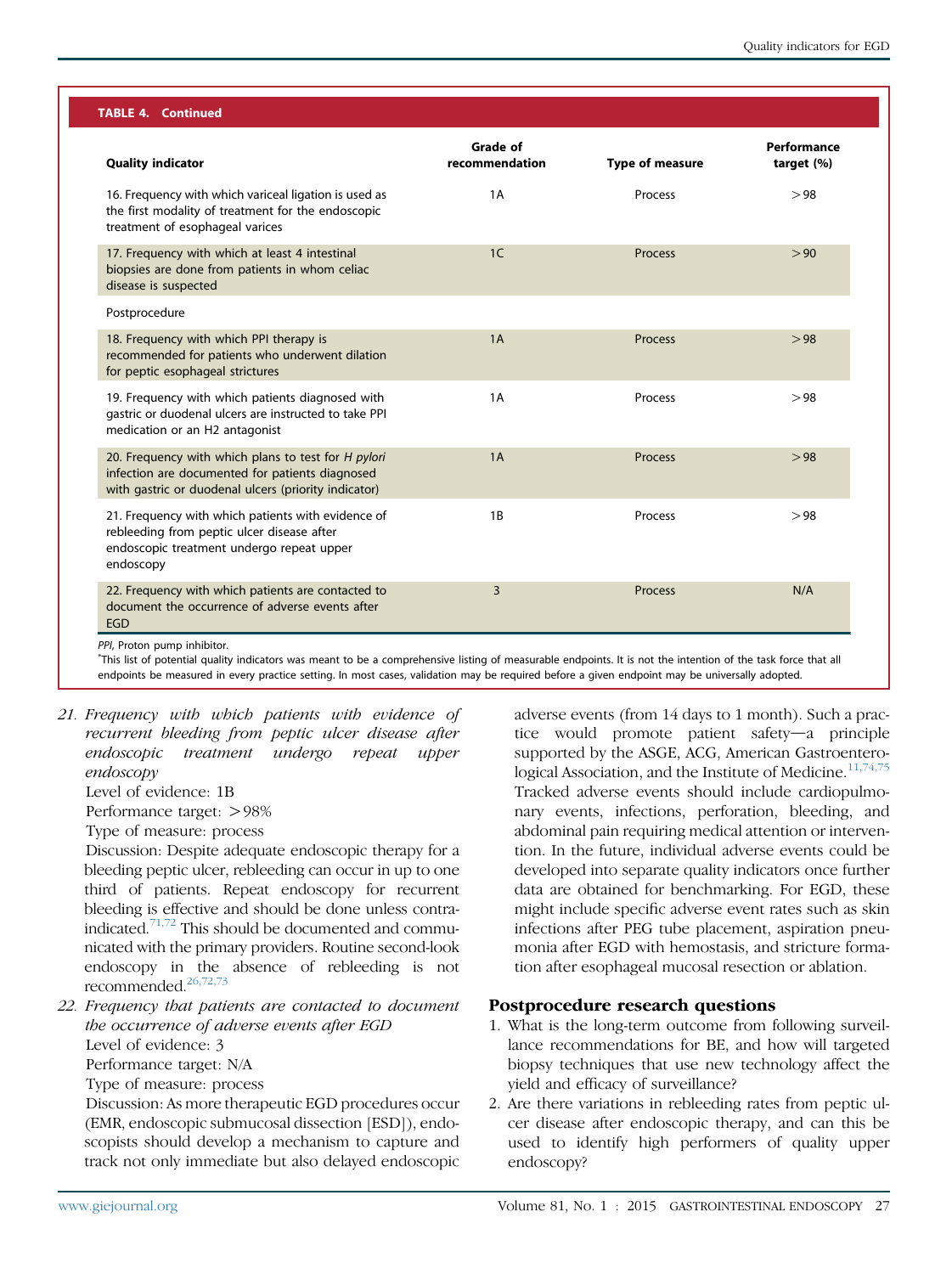#### TABLE 5. Priority quality indicators for EGD<sup>\*</sup>

Frequency with which, unless contraindicated, endoscopic treatment is performed for ulcers with active bleeding or with nonbleeding visible vessels

Frequency with which plans to test for Helicobacter pylori infection are documented for patients diagnosed with gastric or duodenal ulcers

Frequency with which appropriate prophylactic antibiotics are given in patients with cirrhosis with acute upper GI bleeding who undergo **EGD** 

Frequency with which a proton pump inhibitor is used for suspected peptic ulcer bleeding

\*See text for specific targets and discussion.

- 3. What are the sources of variability in adverse event rates after endoscopic intervention for upper GI bleeding, and how can they be diminished?
- 4. What is the optimal management of anticoagulation regimens in patients undergoing EGD with hemostasis of upper GI bleeding requiring chronic anticoagulation in the periprocedure and postprocedure bleeding periods?
- 5. What is the incidence of incomplete mucosal resection by using advanced imaging techniques to identify margins?
- 6. What are the best strategies to minimize adverse events after EMR and ESD?
- 7. What are the rates in the community of aspiration pneumonia after endoscopic hemostasis of acute upper GI bleeding, stricture formation after esophageal ablation or mucosal resection, and post-PEG wound infections?
- 8. Is actively tracking patients for the occurrence of adverse events after endoscopy cost effective?

### Priority indicators for EGD

A summary of discussed quality indicators for EGD is listed in [Table 4](#page-9-0). Among these for EGD, recommended priority indicators are (1) frequency with which, unless contraindicated, ulcers with active bleeding or with nonbleeding visible vessels are treated endoscopically, (2) frequency with which plans for assessing  $H$  pylori infection for patients diagnosed with gastric or duodenal ulcers are documented, (3) frequency with which appropriate prophylactic antibiotics are given in patients with cirrhosis with acute upper GI bleeding before EGD, and (4) frequency with which a PPI is used for suspected peptic ulcer bleeding (Table 5). Among all indicators, these were chosen based on combined availability of strength of supporting evidence, measurement feasibility, and evidence of substantial variation in performance.<sup>[76-78](#page-13-0)</sup> There are very limited data on practice variation for the majority of these EGD indicators, representing an important research area.

Simple educational and corrective measures can improve performance. The primary purpose of measuring quality indicators is to improve patient care by identifying poor performers and retraining them or removing privileges to perform EGD if performance cannot be improved.

### Conclusion

This update on quality indicators for EGD incorporates new information to provide a relevant list for endoscopists who want to perform high-quality upper endoscopy. Similar to those from the original version published in 2006, the indicators are classified as preprocedure, intraprocedure, and postprocedure indicators, and this is summarized in [Table 4.](#page-9-0) The proposed indicators vary in the level of supporting evidence, and several are based solely on expert opinion. For practical and ethical reasons, some indicators may be impossible to validate, such as performing and documenting informed consent and patient monitoring during moderate sedation. The absence of evidence does not equate to evidence of no benefit.

For EGD, the proposed quality measures are predominantly process measures. Many of these process measures are good surrogates of outcomes, based on evidence that links them to clinically recognized outcomes. The future direction of quality indicator development will include relevant outcome measures and a more robust evidence base to support proposed performance targets. The proposed research questions address this deficit of evidence.

### DISCLOSURES

Dr Inadomi served as consultant for Ethicon US LLC and received grants from Ninepoint Medical. Dr Shaheen received research grant support from Covidien Medical, CSA Medical, and Takeda Pharmaceuticals. All other authors disclosed no financial relationships relevant to this publication.

> Prepared by: Walter G. Park, MD, MS\* Nicholas J. Shaheen, MD, MPH\* Jonathan Cohen, MD Irving M. Pike, MD Douglas G. Adler, MD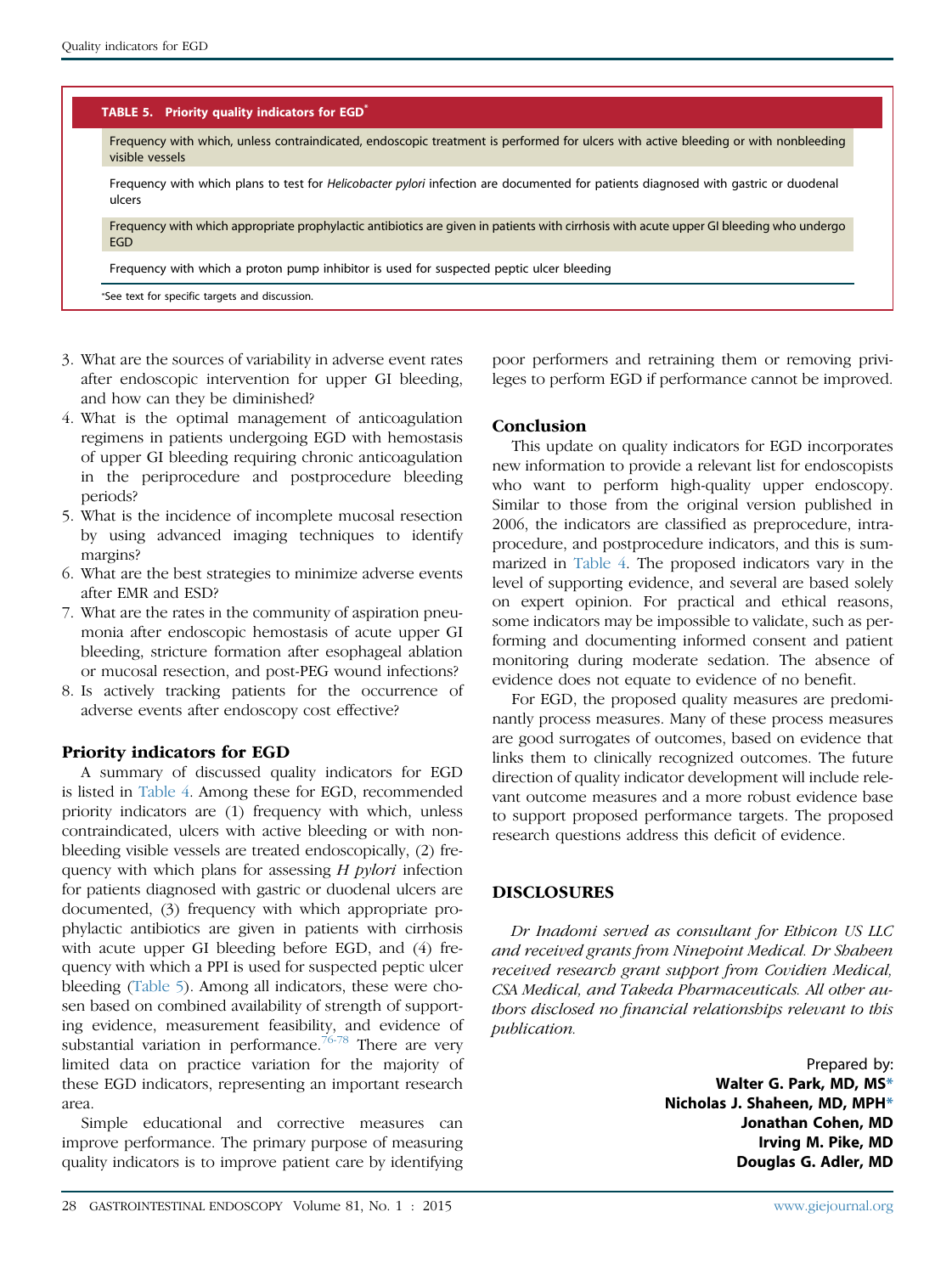### John M. Inadomi, MD Loren A. Laine, MD John G. Lieb II, MD Maged K. Rizk, MD Mandeep S. Sawhney, MD, MS Sachin Wani, MD

<span id="page-12-0"></span>\*Drs Park and Shaheen contributed equally to this work.

Abbreviations: ACG, American College of Gastroenterology; ASGE, American Society for Gastrointestinal Endoscopy; BE, Barrett's esophagus; ESD, endoscopic submucosal dissection; PPI, proton pump inhibitor.

This document is a product of the ASGE/ACG Task Force on Quality in Endoscopy. This document was reviewed and approved by the Governing Boards of the American Society for Gastrointestinal Endoscopy and the American College of Gastroenterology. It appears simultaneously in Gastrointestinal Endoscopy and the American Journal of Gastroenterology.



This document was reviewed and endorsed by the American Gastroenterological Association Institute.



#### **REFERENCES**

- 1. [Peery AF, Dellon ES, Lund J, et al. Burden of gastrointestinal disease in](http://refhub.elsevier.com/S0016-5107(14)02050-1/sref1) [the United States: 2012 update. Gastroenterology 2012;143:1179-87;](http://refhub.elsevier.com/S0016-5107(14)02050-1/sref1) [e1-3](http://refhub.elsevier.com/S0016-5107(14)02050-1/sref1).
- 2. [Chassin MR, Galvin RW. The urgent need to improve health care qual](http://refhub.elsevier.com/S0016-5107(14)02050-1/sref2)[ity. Institute of Medicine National Roundtable on Health Care Quality.](http://refhub.elsevier.com/S0016-5107(14)02050-1/sref2) [JAMA 1998;280:1000-5](http://refhub.elsevier.com/S0016-5107(14)02050-1/sref2).
- 3. [Petersen BT. Quality assurance for endoscopists. Best Pract Res Clin](http://refhub.elsevier.com/S0016-5107(14)02050-1/sref3) [Gastroenterol 2011;25:349-60](http://refhub.elsevier.com/S0016-5107(14)02050-1/sref3).
- 4. [Cohen J, Safdi MA, Deal SE, et al. Quality indicators for esophagogas](http://refhub.elsevier.com/S0016-5107(14)02050-1/sref4)[troduodenoscopy. Am J Gastroenterol 2006;101:886-91](http://refhub.elsevier.com/S0016-5107(14)02050-1/sref4).
- 5. [Faigel DO, Pike IM, Baron TH, et al. Quality indicators for gastrointes](http://refhub.elsevier.com/S0016-5107(14)02050-1/sref5)[tinal endoscopic procedures: an introduction. Am J Gastroenterol](http://refhub.elsevier.com/S0016-5107(14)02050-1/sref5) [2006;101:866-72.](http://refhub.elsevier.com/S0016-5107(14)02050-1/sref5)
- 6. [Early DS, Ben-Menachem T, Decker GA, et al. Appropriate use of GI](http://refhub.elsevier.com/S0016-5107(14)02050-1/sref6) [endoscopy. Gastrointest Endosc 2012;75:1127-31](http://refhub.elsevier.com/S0016-5107(14)02050-1/sref6).
- 7. [Froehlich F, Repond C, Mullhaupt B, et al. Is the diagnostic yield of](http://refhub.elsevier.com/S0016-5107(14)02050-1/sref7) [upper GI endoscopy improved by the use of explicit panel-based](http://refhub.elsevier.com/S0016-5107(14)02050-1/sref7) [appropriateness criteria? Gastrointest Endosc 2000;52:333-41](http://refhub.elsevier.com/S0016-5107(14)02050-1/sref7).
- 8. [Charles RJ, Chak A, Cooper GS, et al. Use of open access in GI endos](http://refhub.elsevier.com/S0016-5107(14)02050-1/sref8)[copy at an academic medical center. Gastrointest Endosc 1999;50:](http://refhub.elsevier.com/S0016-5107(14)02050-1/sref8) [480-5](http://refhub.elsevier.com/S0016-5107(14)02050-1/sref8).
- 9. [Zuckerman MJ, Shen B, Harrison ME 3rd, et al. Informed consent for GI](http://refhub.elsevier.com/S0016-5107(14)02050-1/sref9) [endoscopy. Gastrointest Endosc 2007;66:213-8](http://refhub.elsevier.com/S0016-5107(14)02050-1/sref9).
- 10. [Ginzburg L, Greenwald D, Cohen J. Complications of endoscopy.](http://refhub.elsevier.com/S0016-5107(14)02050-1/sref10) [Gastrointest Endosc Clin N Am 2007;17:405-32.](http://refhub.elsevier.com/S0016-5107(14)02050-1/sref10)
- 11. [Ben-Menachem T, Decker GA, Early DS, et al. Adverse events of upper](http://refhub.elsevier.com/S0016-5107(14)02050-1/sref11) [GI endoscopy. Gastrointest Endosc 2012;76:707-18.](http://refhub.elsevier.com/S0016-5107(14)02050-1/sref11)
- 12. [Eisen GM, Baron TH, Dominitz JA, et al. Complications of upper GI](http://refhub.elsevier.com/S0016-5107(14)02050-1/sref12) [endoscopy. Gastrointest Endosc 2002;55:784-93](http://refhub.elsevier.com/S0016-5107(14)02050-1/sref12).
- 13. [Chavez-Tapia NC, Barrientos-Gutierrez T, Tellez-Avila FI, et al. Antibiotic](http://refhub.elsevier.com/S0016-5107(14)02050-1/sref13) [prophylaxis for cirrhotic patients with upper gastrointestinal bleeding.](http://refhub.elsevier.com/S0016-5107(14)02050-1/sref13) [Cochrane Database Syst Rev 2010:CD002907](http://refhub.elsevier.com/S0016-5107(14)02050-1/sref13).
- 14. [Garcia-Tsao G, Sanyal AJ, Grace ND, et al. Prevention and management](http://refhub.elsevier.com/S0016-5107(14)02050-1/sref14) [of gastroesophageal varices and variceal hemorrhage in cirrhosis.](http://refhub.elsevier.com/S0016-5107(14)02050-1/sref14) [Hepatology 2007;46:922-38](http://refhub.elsevier.com/S0016-5107(14)02050-1/sref14).
- 15. [Banerjee S, Shen B, Baron TH, et al. Antibiotic prophylaxis for GI endos](http://refhub.elsevier.com/S0016-5107(14)02050-1/sref15)[copy. Gastrointest Endosc 2008;67:791-8](http://refhub.elsevier.com/S0016-5107(14)02050-1/sref15).
- 16. [Fernandez J, Ruiz del Arbol L, Gomez C, et al. Norfloxacin vs ceftriaxone](http://refhub.elsevier.com/S0016-5107(14)02050-1/sref16) [in the prophylaxis of infections in patients with advanced cirrhosis and](http://refhub.elsevier.com/S0016-5107(14)02050-1/sref16) [hemorrhage. Gastroenterology 2006;131:1049-56; quiz 1285.](http://refhub.elsevier.com/S0016-5107(14)02050-1/sref16)
- 17. [de Franchis R, Baveno VF. Revising consensus in portal hypertension:](http://refhub.elsevier.com/S0016-5107(14)02050-1/sref17) [report of the Baveno V consensus workshop on methodology of diag](http://refhub.elsevier.com/S0016-5107(14)02050-1/sref17)[nosis and therapy in portal hypertension. J Hepatol 2010;53:762-8](http://refhub.elsevier.com/S0016-5107(14)02050-1/sref17).
- 18. [Lipp A, Lusardi G. Systemic antimicrobial prophylaxis for percutaneous](http://refhub.elsevier.com/S0016-5107(14)02050-1/sref18) [endoscopic gastrostomy. Cochrane Database Syst Rev 2006:CD005571](http://refhub.elsevier.com/S0016-5107(14)02050-1/sref18).
- 19. [Jain NK, Larson DE, Schroeder KW, et al. Antibiotic prophylaxis for](http://refhub.elsevier.com/S0016-5107(14)02050-1/sref19) [percutaneous endoscopic gastrostomy: a prospective, randomized,](http://refhub.elsevier.com/S0016-5107(14)02050-1/sref19) [double-blind clinical trial. Ann Intern Med 1987;107:824-8.](http://refhub.elsevier.com/S0016-5107(14)02050-1/sref19)
- 20. [Thomas S, Cantrill S, Waghorn DJ, et al. The role of screening and anti](http://refhub.elsevier.com/S0016-5107(14)02050-1/sref20)[biotic prophylaxis in the prevention of percutaneous gastrostomy site](http://refhub.elsevier.com/S0016-5107(14)02050-1/sref20) [infection caused by methicillin-resistant Staphylococcus aureus.](http://refhub.elsevier.com/S0016-5107(14)02050-1/sref20) [Aliment Pharmacol Ther 2007;25:593-7](http://refhub.elsevier.com/S0016-5107(14)02050-1/sref20).
- 21. [Sreedharan A, Martin J, Leontiadis GI, et al. Proton pump inhibitor](http://refhub.elsevier.com/S0016-5107(14)02050-1/sref21) [treatment initiated prior to endoscopic diagnosis in upper gastrointes](http://refhub.elsevier.com/S0016-5107(14)02050-1/sref21)[tinal bleeding. Cochrane Database Syst Rev 2010:CD005415.](http://refhub.elsevier.com/S0016-5107(14)02050-1/sref21)
- 22. [Wells M, Chande N, Adams P, et al. Meta-analysis: vasoactive medica](http://refhub.elsevier.com/S0016-5107(14)02050-1/sref22)[tions for the management of acute variceal bleeds. Aliment Pharmacol](http://refhub.elsevier.com/S0016-5107(14)02050-1/sref22) [Ther 2012;35:1267-78.](http://refhub.elsevier.com/S0016-5107(14)02050-1/sref22)
- 23. [Rizk MK, Sawhney MS, Cohen J, et al. Quality indicators common to all](http://refhub.elsevier.com/S0016-5107(14)02050-1/sref23x) [GI endoscopic procedures. Gastrointest Endosc 2015;81:3-16.](http://refhub.elsevier.com/S0016-5107(14)02050-1/sref23x)
- 24. [Cass OW, Freeman ML, Peine CJ, et al. Objective evaluation of endos](http://refhub.elsevier.com/S0016-5107(14)02050-1/sref23)[copy skills during training. Ann Intern Med 1993;118:40-4.](http://refhub.elsevier.com/S0016-5107(14)02050-1/sref23)
- 25. [Ferlitsch A, Schoefl R, Puespoek A, et al. Effect of virtual endoscopy](http://refhub.elsevier.com/S0016-5107(14)02050-1/sref24) [simulator training on performance of upper gastrointestinal endoscopy](http://refhub.elsevier.com/S0016-5107(14)02050-1/sref24) [in patients: a randomized controlled trial. Endoscopy 2010;42:1049-56](http://refhub.elsevier.com/S0016-5107(14)02050-1/sref24).
- 26. [Jeon J, Luebeck EG, Moolgavkar SH. Age effects and temporal trends in](http://refhub.elsevier.com/S0016-5107(14)02050-1/sref25) [adenocarcinoma of the esophagus and gastric cardia \(United States\).](http://refhub.elsevier.com/S0016-5107(14)02050-1/sref25) [Cancer Causes Control 2006;17:971-81](http://refhub.elsevier.com/S0016-5107(14)02050-1/sref25).
- 27. [Graham DY, Schwartz JT, Cain GD, et al. Prospective evaluation of](http://refhub.elsevier.com/S0016-5107(14)02050-1/sref26) [biopsy number in the diagnosis of esophageal and gastric carcinoma.](http://refhub.elsevier.com/S0016-5107(14)02050-1/sref26) [Gastroenterology 1982;82:228-31](http://refhub.elsevier.com/S0016-5107(14)02050-1/sref26).
- 28. [Spechler SJ, Sharma P, Souza RF, et al. American Gastroenterological](http://refhub.elsevier.com/S0016-5107(14)02050-1/sref27) [Association technical review on the management of Barrett](http://refhub.elsevier.com/S0016-5107(14)02050-1/sref27)'s esoph[agus. Gastroenterology 2011;140:e18-52; quiz e13](http://refhub.elsevier.com/S0016-5107(14)02050-1/sref27).
- 29. [Rugge M, Zaninotto G, Parente P, et al. Barrett](http://refhub.elsevier.com/S0016-5107(14)02050-1/sref28)'s esophagus and adeno[carcinoma risk: the experience of the North-Eastern Italian Registry](http://refhub.elsevier.com/S0016-5107(14)02050-1/sref28) [\(EBRA\). Ann Surg 2012;256:788-94; discussion 794-5.](http://refhub.elsevier.com/S0016-5107(14)02050-1/sref28)
- 30. [Sikkema M, Looman CW, Steyerberg EW, et al. Predictors for neoplastic](http://refhub.elsevier.com/S0016-5107(14)02050-1/sref29) [progression in patients with Barrett](http://refhub.elsevier.com/S0016-5107(14)02050-1/sref29)'s esophagus: a prospective cohort [study. Am J Gastroenterol 2011;106:1231-8](http://refhub.elsevier.com/S0016-5107(14)02050-1/sref29).
- 31. [Vahabzadeh B, Seetharam AB, Cook MB, et al. Validation of the Prague C & M](http://refhub.elsevier.com/S0016-5107(14)02050-1/sref30) [criteria for the endoscopic grading of Barrett](http://refhub.elsevier.com/S0016-5107(14)02050-1/sref30)'s esophagus by gastroenter[ology trainees: a multicenter study. Gastrointest Endosc 2012;75:236-41](http://refhub.elsevier.com/S0016-5107(14)02050-1/sref30).
- 32. [Sharma P, Dent J, Armstrong D, et al. The development and validation](http://refhub.elsevier.com/S0016-5107(14)02050-1/sref31) [of an endoscopic grading system for Barrett](http://refhub.elsevier.com/S0016-5107(14)02050-1/sref31)'s esophagus: the Prague C [& M criteria. Gastroenterology 2006;131:1392-9.](http://refhub.elsevier.com/S0016-5107(14)02050-1/sref31)
- 33. [Spechler SJ, Zeroogian JM, Antonioli DA, et al. Prevalence of meta](http://refhub.elsevier.com/S0016-5107(14)02050-1/sref32)[plasia at the gastro-oesophageal junction. Lancet 1994;344:1533-6.](http://refhub.elsevier.com/S0016-5107(14)02050-1/sref32)
- 34. [Playford RJ. New British Society of Gastroenterology \(BSG\) guidelines for](http://refhub.elsevier.com/S0016-5107(14)02050-1/sref33) [the diagnosis and management of Barrett](http://refhub.elsevier.com/S0016-5107(14)02050-1/sref33)'s oesophagus. Gut 2006;55:442.
- 35. [American Gastroenterological Association, Spechler SJ, Sharma P,](http://refhub.elsevier.com/S0016-5107(14)02050-1/sref34) [Souza RF, et al. American Gastroenterological Association medical](http://refhub.elsevier.com/S0016-5107(14)02050-1/sref34) [position statement on the management of Barrett](http://refhub.elsevier.com/S0016-5107(14)02050-1/sref34)'s esophagus. [Gastroenterology 2011;140:1084-91.](http://refhub.elsevier.com/S0016-5107(14)02050-1/sref34)
- 36. [Wang KK, Sampliner RE; Practice Parameters Committee of the Amer](http://refhub.elsevier.com/S0016-5107(14)02050-1/sref35)[ican College of Gastroenterology. Updated guidelines 2008 for the](http://refhub.elsevier.com/S0016-5107(14)02050-1/sref35)